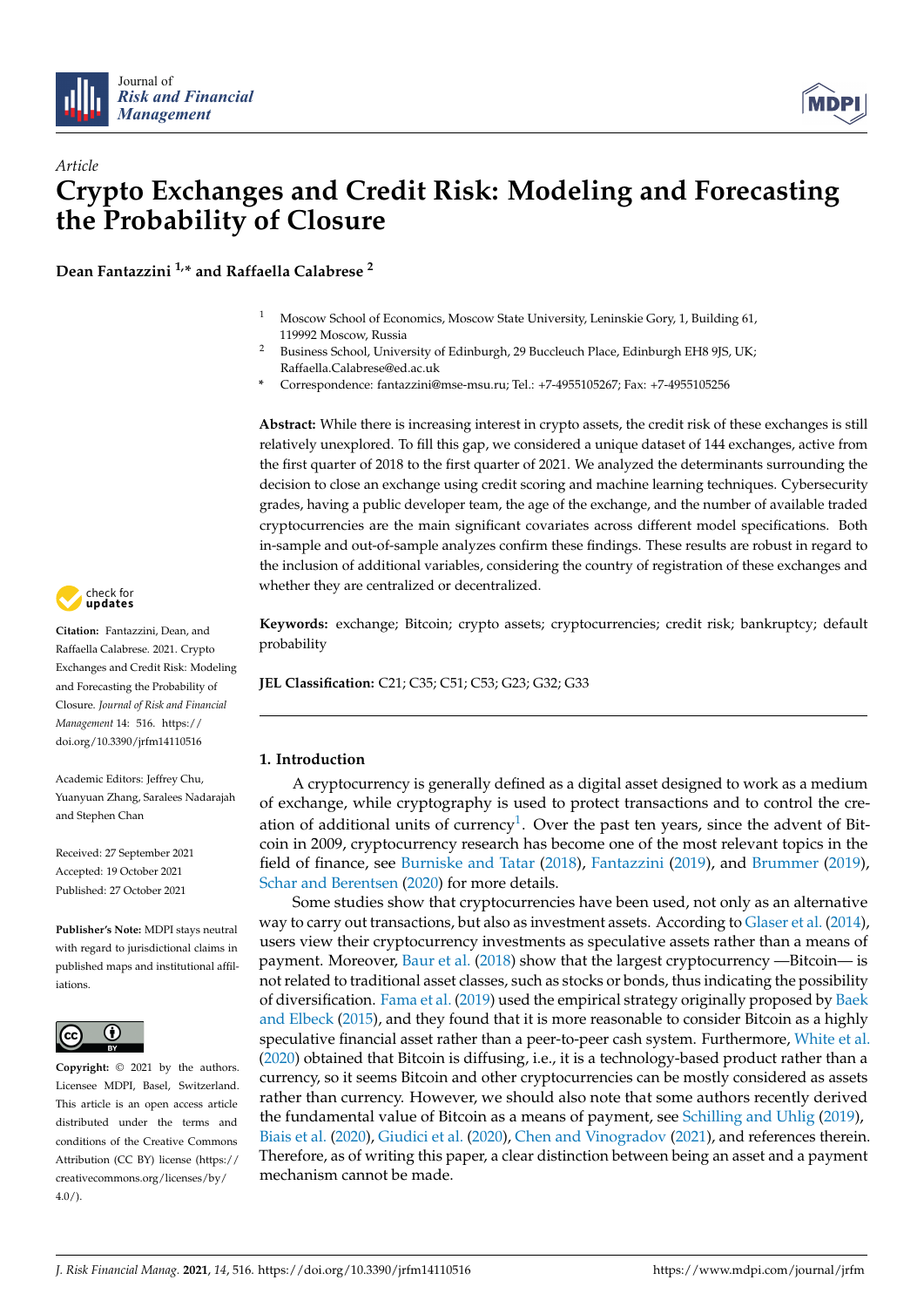One of the most popular ways to trade and hold cryptocurrencies is by using crypto exchanges. [Moore and Christin](#page-22-3) [\(2013\)](#page-22-3) were the first to notice that traders can face the risk of crypto exchange closing down with accounts wiped out. They showed that nearly 45 percent of exchanges that opened before 2013 failed, taking the users' money with them. This result shows the need to develop models that can discriminate between safe and vulnerable exchanges. This goal is important because crypto exchanges are the most popular way to exchange fiat currencies with cryptocurrencies and vice versa, and it is therefore essential to know which exchange to use based on its security and safety profiles. Moreover, the risks of crypto exchanges may significantly contribute to the value of cryptocurrencies as assets, as the famous bankruptcy of the Mt. Gox exchange and the hacks of several exchanges highlighted, see [Feder et al.](#page-21-4) [\(2017\)](#page-21-4), [Gandal et al.](#page-21-5) [\(2018\)](#page-21-5), [Chen](#page-20-6) [et al.](#page-20-6) [\(2019\)](#page-20-6), [Twomey and Mann](#page-22-4) [\(2020\)](#page-22-4), and [Alexander and Heck](#page-20-7) [\(2020\)](#page-20-7) for a detailed discussion.

<span id="page-1-1"></span>Based on our knowledge, this topic has not been investigated so far. The few studies focused on this topic analyze data before 2015 (at the latest), see [Moore and Christin](#page-22-3) [\(2013\)](#page-22-3), [Moore et al.](#page-22-5) [\(2018\)](#page-22-5), and [Fantazzini](#page-21-0) [\(2019\)](#page-21-0). A quick look at CoinMarketCap<sup>[2](#page-19-1)</sup> highlights that the total cryptocurrency market capitalization in 2021 has grown more than 400 times since 2015, with the total number of listed cryptocurrencies exceeding 10,000. Consequently, there is no doubt that the cryptocurrency market has experienced major changes over the past 6 years.

This paper aims to forecast the probability of a crypto exchange closure using previously identified factors, as well as new ones that have emerged recently. In this regard, recent IT research has suggested that, instead of focusing on specific procedures, it is better to pay attention to the overall security grade of the crypto exchange, as well as to new factors, such as the possibility of sending money to the exchange by wire transfer and/or credit card, the presence of a public developer team, etc., see [Votipka et al.](#page-22-6) [\(2018\)](#page-22-6) and [Hacken Cybersecurity Services](#page-21-6) [\(2021\)](#page-21-6) for more details. Therefore, to reach the paper's objective, we first employed a set of models to forecast the probability of closure, using a unique set of covariates (some of which were never used before), including both traditional credit scoring models and more recent machine learning models. The latter are employed because recent literature show their superiority over traditional approaches for credit risk forecasting, see [Barboza et al.](#page-20-8) [\(2017\)](#page-20-8) and [Moscatelli et al.](#page-22-7) [\(2020\)](#page-22-7) for more details.

The second contribution of this paper is a forecasting exercise, using a unique set of 144 exchanges that were active from the beginning of 2018 until the end of the first quarter of 2021. Our results show that the cybersecurity grades, having a public developer team, the age of the exchange, and the number of available traded cryptocurrencies are the main factors across several model specifications. Both in-sample and out-of-sample forecasting confirm these findings.

The third contribution of the paper is a set of robustness checks to verify that our results also hold when considering the country of registration of the crypto exchanges and whether they are centralized or decentralized.

The paper is organized as follows: Section [2](#page-1-0) briefly reviews the (small amount of) literature devoted to the risks of exchange closure, while the methods proposed to model and forecast the probability of closure are discussed in Section [3.](#page-3-0) The empirical results are reported in Section [4,](#page-7-0) while robustness checks are discussed in Section [5.](#page-15-0) Section [6](#page-17-0) briefly concludes.

## <span id="page-1-0"></span>**2. Literature Review**

The financial literature dealing with the credit risk involved in crypto exchanges is extremely limited and, as of writing this paper, only three works have examined the main determinants that could lead to the closure of an exchange<sup>[3](#page-19-2)</sup>.

<span id="page-1-2"></span>[Moore and Christin](#page-22-3) [\(2013\)](#page-22-3) highlighted that fraudsters can hack the exchanges instead of trying to hack the cryptocurrency system directly, by taking advantage of a specific property of several cryptocurrencies (Bitcoin included): transactions are irrevocable, unlike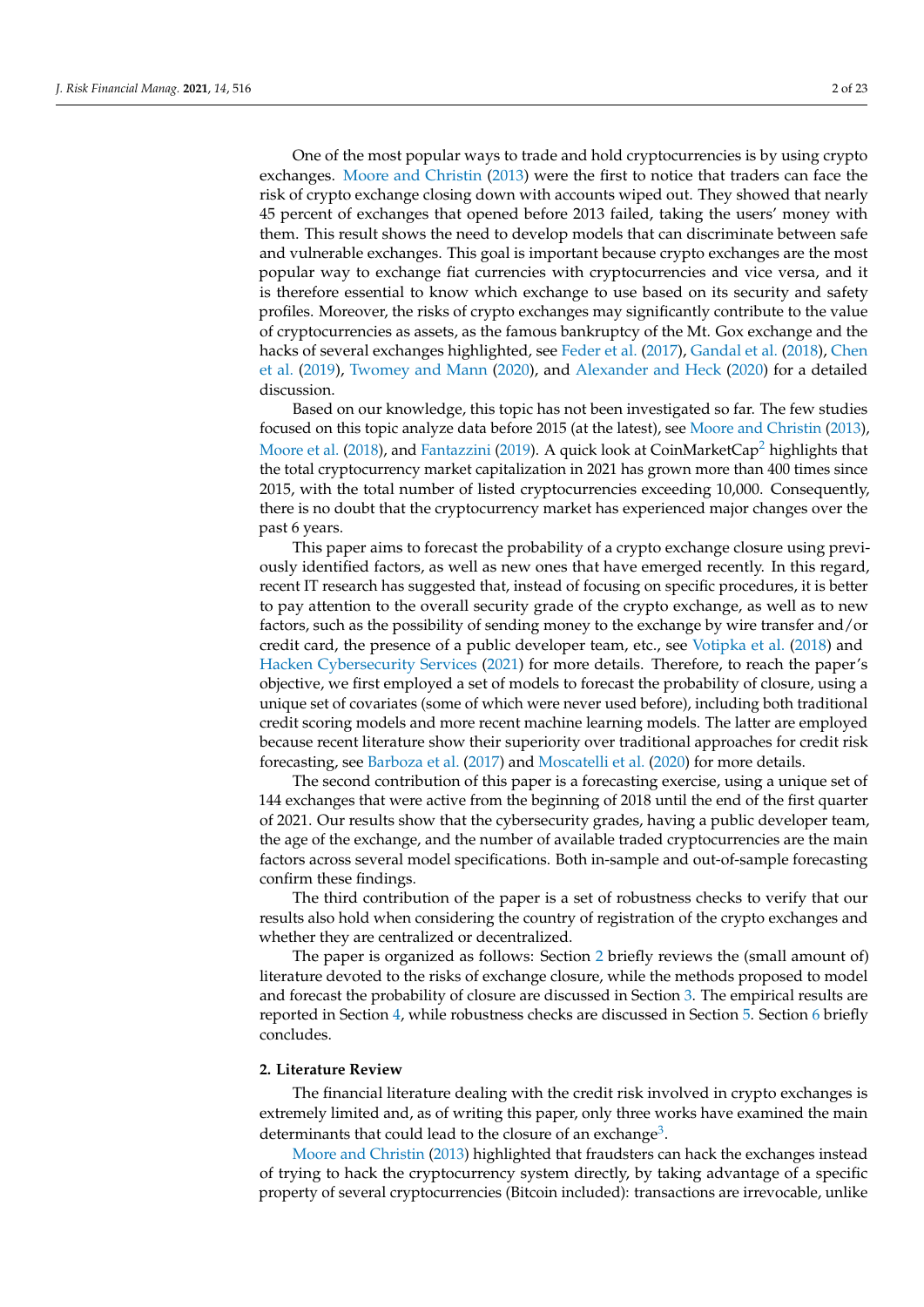<span id="page-2-0"></span>most payment mechanisms, such as credit cards and other electronic fund transfers, so that the fraud victims cannot get their money back after revealing the scam; see also [Moore et al.](#page-22-8) [\(2012\)](#page-22-8) for more details. In this regard, we should note that, when investing in a crypto asset, there are two types of credit risks: the possibility that the asset "dies" and the price goes to zero (or close to zero)<sup>[4](#page-19-3)</sup>, and the possibility that the exchange closes, taking most of its users' money with it. The latter is an example of counterparty risk, where the exchange may not fulfill its part of the contractual obligations. In this regard, [Moore et al.](#page-22-5) [\(2018\)](#page-22-5) examined 80 Bitcoin exchanges established between 2010 and 2015 and found that 38 have since closed: of these 38, 5 fully refunded customers, 5 refunded customers only partially, 6 exchanges did not reimburse anything, while there is no information for the remaining 22 exchanges. These numbers show that closed/bankrupt crypto exchanges imply losses given default (LGD) comparable to subordinated bonds if not public shares; see [Shimko](#page-22-9) [\(2004\)](#page-22-9) for more details about classical LGDs estimated using the data from Moody's Default Risk Service Database. The best example of the credit risk associated with crypto exchanges is likely represented by the bankruptcy of Mt. Gox in 2014. At that time, this exchange had the most traded volume worldwide  $($ >70%); it dealt with the most important cryptocurrency (Bitcoin), and it was based in a developed country with a sophisticated and advanced legal system (Japan). Moreover, the Bitcoin price increased more than 20 times from the moment the bankruptcy was declared until the moment the available exchange assets were liquidated. Despite these premises, creditors that sued Mt. Gox (not all of them did) will probably be refunded according to the price in April 2014, but it is not clear when, due to competing (and conflicting) legal claims, see the full Reuters and Bloomberg reports by [Harney and Stecklow](#page-21-7) [\(2017\)](#page-21-7) and [Leising](#page-21-8) [\(2021\)](#page-21-8), respectively, for more details.

[Moore and Christin](#page-22-3) [\(2013\)](#page-22-3) first used a Cox proportional hazards model to estimate the time it takes for Bitcoin exchanges to close down, and to discover the main variables that can affect the closure. They found that exchanges that processed more transactions were less likely to shut down, whereas past security breaches and an anti-money laundering indicator were not statistically significant. Secondly, they ran a separate logistic regression to explain the probability that a crypto exchange experienced a security breach, and they found that a higher transaction volume significantly increased this probability, while the age of the exchange was not significant.

[Moore et al.](#page-22-5) [\(2018\)](#page-22-5) extended the work by [Moore and Christin](#page-22-3) [\(2013\)](#page-22-3), by considering data between 2010 and March 2015, and up to 80 exchanges. They built quarterly indicators and estimated a panel logit model with an expanded set of explanatory variables. They found that a security breach increases the odds that the exchange will close the same quarter, while an increase in the daily transaction volume significantly decreases the probability that the exchange will shut down that quarter. Interestingly, they found that exchanges that get most of their transaction volume from fiat currencies traded by few other exchanges are 91% less likely to close than other exchanges that trade fiat currencies with higher competition. Moreover, they reported a significant negative time trend decreasing the probability of closure over time, thus implying that the quality of crypto exchanges may be improving. Instead, an anti-money laundering indicator and the two-factor authentication were not significant, similar to what was reported by [Moore and Christin](#page-22-3) [\(2013\)](#page-22-3).

[Fantazzini](#page-21-0) [\(2019\)](#page-21-0) showed that crypto exchanges belong to a large 'family' known as small and medium-sized enterprises (SMEs), which represent the vast majority of businesses in most countries. Credit risk management for SMEs is a challenging process due to a lack of data and poor financial reporting; see the report by the European Federation of Accountants [\(Federation des Experts Comptables Europeens](#page-21-9) [\(2005\)](#page-21-9)) for a specific analysis of this problem, the textbooks by [Ketz](#page-21-10) [\(2003\)](#page-21-10) and [Hopwood et al.](#page-21-11) [\(2012\)](#page-21-11) for a larger discussion about financial frauds, while [Reurink](#page-22-10) [\(2018\)](#page-22-10) provides a recent literature review. Given this background and using the dataset by [Moore and Christin](#page-22-3) [\(2013\)](#page-22-3), [Fantazzini](#page-21-0) [\(2019\)](#page-21-0) proposed several alternative approaches to forecast the probability of closure of a crypto exchange, ranging from credit scoring models to machine learning methods. However, intensive in-sample and out-of-sample forecasting analyzes were not performed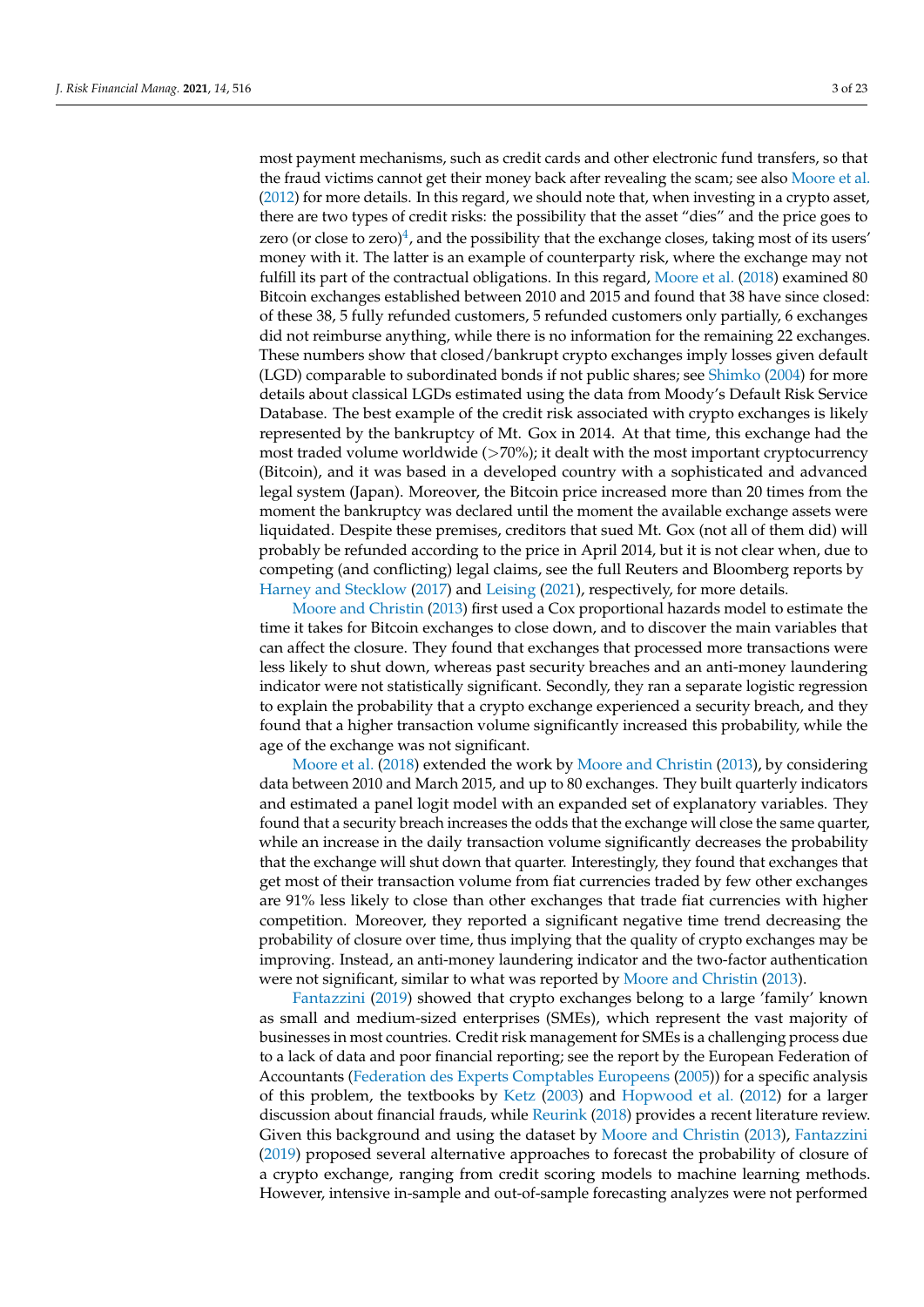and the dataset used is now almost ten years old, thus reflecting a completely different market for crypto assets.

Therefore, given the past literature and professional practice, we expect that older exchanges should have a larger experience in terms of system security and a larger user base providing higher transaction fees, which should result in a smaller probability of closure. Similarly, the possibility to send money to the exchange by wire transfer and/or credit card should highlight a higher security level and, thus, a lower probability of default. Moreover, a mature and experienced exchange should be transparent, and the team running it should be composed of accountable individuals with identities publicly available. Furthermore, crypto exchanges with higher overall security grades are expected to show a lower probability of closure, whereas exchanges with a smaller number of tradable assets and a smaller volume of transaction fees may have less funding for the exchange security and thus a higher probability of closure. Finally, a past security breach should increase the probability that the exchange will close or go bankrupt.

#### <span id="page-3-0"></span>**3. Materials and Methods**

To analyze the determinants behind the decision of closing an exchange, we consider the two main approaches: credit scoring models and machine learning. The literature on credit scoring models is pretty large [Baesens and Van Gestel](#page-20-9) [\(2009\)](#page-20-9), [Joseph](#page-21-12) [\(2013\)](#page-21-12). Machine learning techniques have been extensively used in finance; see [James et al.](#page-21-13) [\(2013\)](#page-21-13), [De Prado](#page-20-10) [\(2018\)](#page-20-10) and [Dixon et al.](#page-21-14) [\(2020\)](#page-21-14). Another important contribution of this paper involves comparing the classification accuracy of credit scoring models and machine learning techniques. To do so, we briefly review the models that will be used in the empirical analysis in this section. We remark that our paper employs credit scoring and machine learning models to estimate the probability of closure of crypto exchanges with a cross-sectional dataset. Some of these models could be used for time series forecasting and portfolio management with crypto assets; see [Borges and Neves](#page-20-11) [\(2020\)](#page-20-11); [Sebastião and](#page-22-11) [Godinho](#page-22-11) [\(2021\)](#page-22-11), and references therein for more details.

## *3.1. Credit Scoring Models*

Scoring models employ statistical techniques to combine different variables into a quantitative score. Depending on the model, the score can be either interpreted as a probability of default (PD), or used as a classification system. In the former case, a scoring model takes the following form:

$$
PD_i = \mathcal{P}(D_i = 1 | D_i = 0; \mathbf{X}_i) = F(\beta' \mathbf{X}_i)
$$

where *PD<sup>i</sup>* is the probability of default for the firm *i* (in our case, a crypto exchange), and **X** is a vector of financial ratios or indicators of various kind. If we use a *logit model*,  $F(\beta' \mathbf{X}_i)$  is given by the logistic cumulative distribution function,

<span id="page-3-1"></span>
$$
F(\beta' \mathbf{X}_i) = \frac{1}{1 + e^{-(\beta' \mathbf{X}_i)}}
$$
(1)

The maximum likelihood method is usually used to estimate the parameters vector *β* in Equation [\(1\)](#page-3-1), see [McCullagh and Nelder](#page-22-12) [\(1989\)](#page-22-12) for more details. The logit model is the widely used benchmark for scoring models, because it often shows a good performance in out-of-sample analysis, see [Fuertes and Kalotychou](#page-21-15) [\(2006\)](#page-21-15), [Rodriguez and Rodriguez](#page-22-13) [\(2006\)](#page-22-13), [Fantazzini and Figini](#page-21-16) [\(2008\)](#page-21-16), [Fantazzini and Figini](#page-21-17) [\(2009\)](#page-21-17), and references therein.

The *linear discriminant analysis* (LDA) proposed by [Fisher](#page-21-18) [\(1936\)](#page-21-18) uses a set of variables to find a threshold able to separate the reliable firms from insolvent ones. LDA builds a linear combination of these variables for the two populations of firms (alive and defaulted), with the weights chosen to maximize the average distance between the two populations. Once the weights are computed, the observations of the different variables are transformed into a single score for each firm, which is then used to classify the firm based on the distance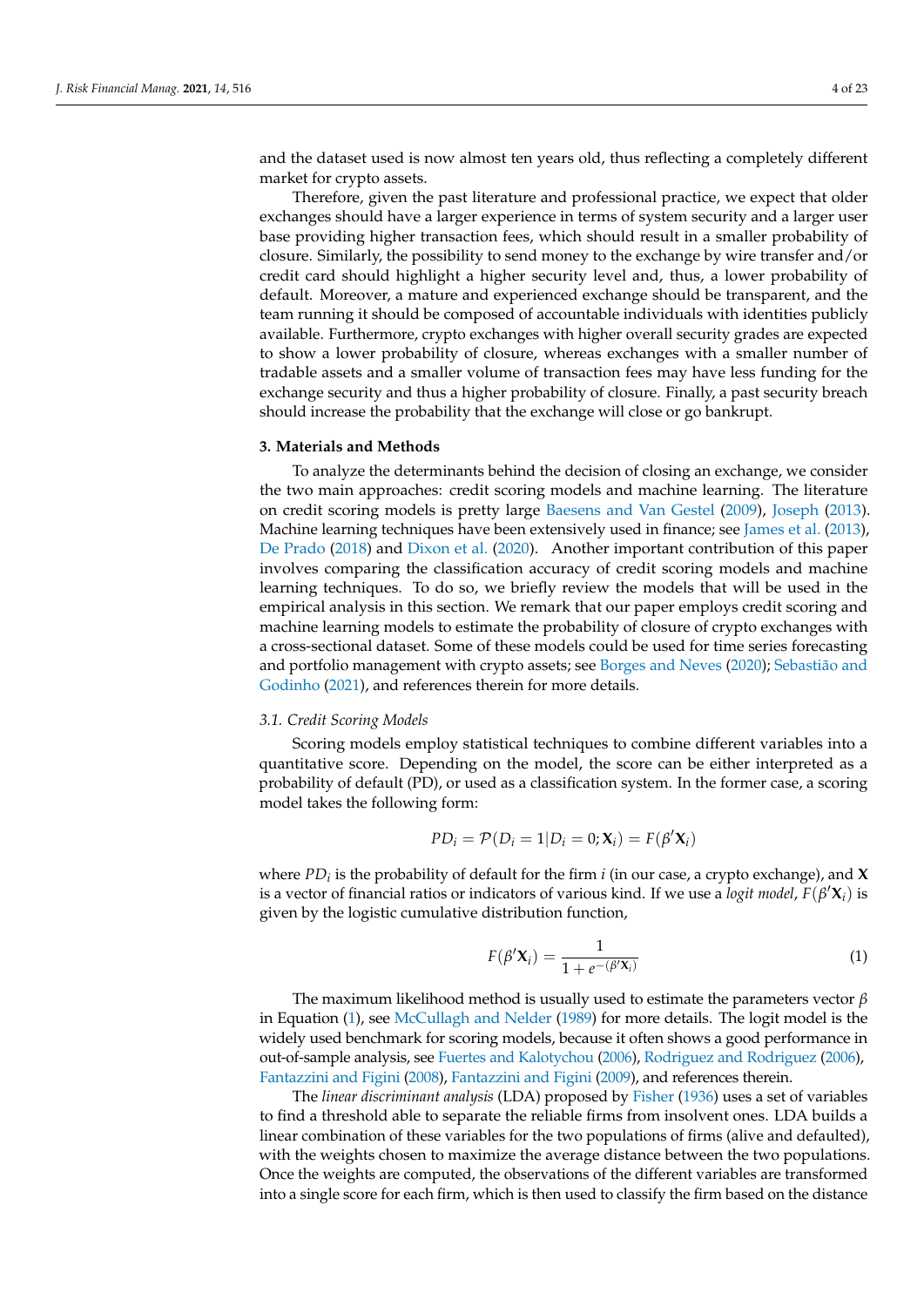of the score from the average scores for the two populations. The variables of the two groups must be distributed as a multivariate normal with the same variance-covariance matrix.

If we have a set of *n* variables **X**, the group of alive firms will be separated from the group of defaulted firms based on a discriminating function of this type:

 $Z = \mathbf{a}'\mathbf{X}$ 

where *Z* is the so-called Z-Score, **a** is the vector of discriminant coefficients (weights), and the average values for the two groups (defaulted and not defaulted) are  $E(\mathbf{a}'\mathbf{X}) = \mathbf{a}'\mathbf{X}_1$  and  $E(\mathbf{a}'\mathbf{X}) = \mathbf{a}'\mathbf{X}_2$ . The best discriminant function is found by choosing **a**, so that the squared distance between the sample means of the two groups weighted by the variance/covariance matrix **Σ** is the maximum:

$$
\max_{\mathbf{a}} \quad d = \frac{(\mathbf{a}'\bar{\mathbf{X}}_1 - \mathbf{a}'\bar{\mathbf{X}}_2)^2}{\mathbf{a}'\Sigma \mathbf{a}}
$$

The analytical solution of **a** is

$$
a=(\bar{X_1}-\bar{X_2})'\Sigma^{-1}
$$

while the optimal threshold is given by,

$$
\bar{Z}_C = \frac{(\bar{X_1} - \bar{X_2})'\Sigma^{-1}\bar{X}_1 + (\bar{X_1} - \bar{X_2})'\Sigma^{-1}\bar{X}_2}{2} = \frac{\bar{Z}_1 + \bar{Z}_2}{2}
$$

and supposing that  $\bar{Z}_1 > \bar{Z}_2$ , the discriminant rule is:

$$
Z_i \in \left\{ \begin{array}{ll} \text{Group 1} & \text{if} \quad Z_i > \bar{Z}_C \\ \text{Group 2} & \text{if} \quad Z_i \leq \bar{Z}_C \end{array} \right.
$$

The [Altman](#page-20-12) [\(1968\)](#page-20-12) Z-score model is arguably the most well-known classificatory model for credit risk that uses the linear discriminant analysis, and it is still widely used nowadays; see [Altman and Sabato](#page-20-13) [\(2007\)](#page-20-13) for more details.

#### *3.2. Machine Learning Techniques*

Machine learning (ML) is a subfield of artificial intelligence that deals with the development of systems able to recognize complex patterns and make correct choices using a dataset already analyzed. We will consider methods that can be useful for forecasting the probability of closure for a set or crypto exchanges, which is a specific case of supervised learning dealing with a classification problem, where the outputs are discrete and divided into two classes. In general, supervised learning considers all the algorithms where the user provides examples of what the algorithm must learn, containing both the input data and the corresponding output value. The goal is to generate an inference function known as a "classifier" that can be used to predict an output value given a certain input.

The supervised learning algorithm known as *Support Vector Machine* (SVM) was originally developed by V. Vapnik and his team in the 1990s at the Bell AT&T laboratories; see [Boser et al.](#page-20-14) [\(1992\)](#page-20-14) and [Cortes and Vapnik](#page-20-15) [\(1995\)](#page-20-15). A SVM interprets the training data as points in space, maps them into one *n*-dimensional space, and builds a hyperplane to separate these data into different classes. The subsets of points which intersect the separation hyperplane are called support vectors. A classification problem mapped into a vector space can be linearly or not linearly separable. More specifically, the SVM binary classification problems can be formulated as  $y = \mathbf{w}'\mathbf{E}(\mathbf{x}) + \mathbf{b}$ , where  $\mathbf{x}_i \in \mathbb{R}^n$  are the training variables,  $y_i \in \{-1, 1\}$  their corresponding labels from two classes,  $\phi$  is the featurespace transformation function, **w** is the vector of weights, and **b** is the classification bias. The SVM looks for the optimal hyperplane that has a maximum margin between the nearest positive and negative samples, and the search is given by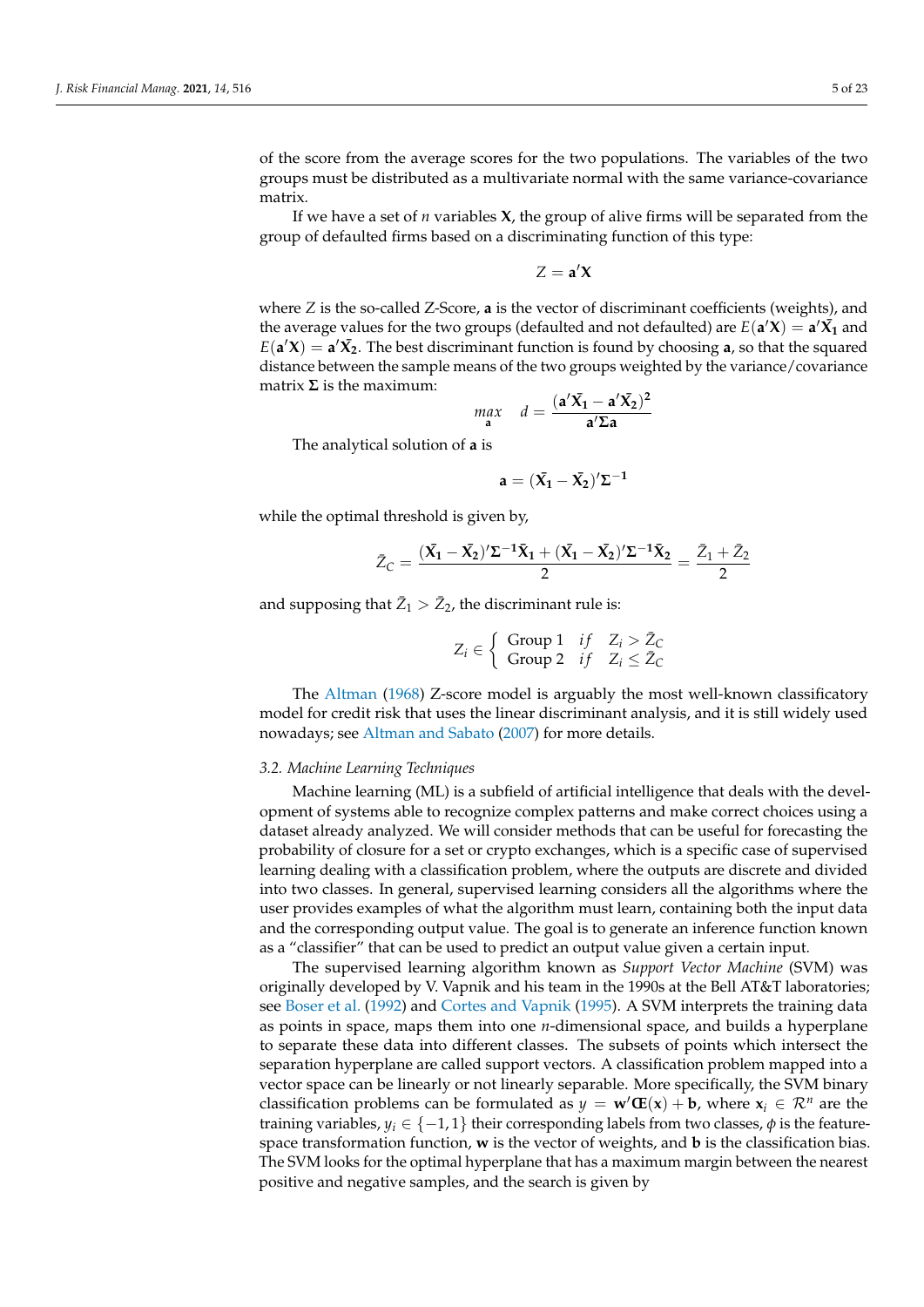$$
\arg\min_{\mathbf{w},\mathbf{b}} \frac{1}{2} ||\mathbf{w}||^2, \quad \text{subject to:} \quad y_i(\mathbf{w}'\mathbf{C}(\mathbf{x}) + \mathbf{b}) \ge 1
$$

If the dataset is large and/or the data are noisy, the usual optimization with the Lagrange multipliers  $\boldsymbol{\alpha} = {\alpha_i}_{i=1,...,n}$  may become computationally challenging. To deal with this issue, it is possible to introduce control parameters that allow the violation of the previous constraints, using the following dual formulation:

$$
\max_{\alpha} D(\alpha) = \sum_{i=1}^{n} \alpha_i - \frac{1}{2} \sum_{i=1}^{n} \sum_{j=1}^{n} \alpha_i \alpha_j y_i y_j k(\mathbf{x}_i, \mathbf{x}_j)
$$
  
subject to: 
$$
\begin{cases} 0 \le \alpha_i \le C & \forall i \\ \sum_{i=1}^{n} y_i \alpha_i = 0 & \forall i \end{cases}
$$

where *k* is the radial kernel  $k(x, y) = exp(-\gamma ||x - y||^2)$  with parameter  $\gamma$ , while the parameter *C* is a regularization term, where small values of *C* determines a hyperplane with a large-margin separation and several misclassified points, and the opposite is true for large values of *C*. Other kernel functions can be used, but we chose the radial kernel due to its past success in dealing with non-linear decision boundaries, see [Steinwart and](#page-22-14) [Christmann](#page-22-14) [\(2008\)](#page-22-14) and [Hastie et al.](#page-21-19) [\(2009\)](#page-21-19) for more details.

A *classification decision tree* is one of the approaches most commonly used in machine learning. It is similar to a reversed tree diagram that forks each time a choice is made based on the value of a single variable, or a combination of several variables. It consists of two types of nodes: non-terminal nodes, which test the value of a single variable (or a combination of variables) and have two direct branches that represent the outcome of a test; and terminal nodes (or leaves) that do not have further branches and hold a class label. The classification tree performs an exhaustive search at every step among all the possible data splitting, and the best partition is chosen to create branches that are as homogeneous as possible. This procedure continues until a predefined stopping criterion is satisfied that can be, for example, a minimum number of units beyond which a node cannot be further split. This operation is performed by optimizing a cost function, such as the the Gini index: suppose we have a classification outcome taking values  $k = 1, 2, ..., K$ , and  $\hat{p}_{mk}$  represents the proportion of class *k* observations in node *m*, then the Gini index is given by

$$
G = \sum_{k=1}^{K} \hat{p}_{mk} (1 - \hat{p}_{mk})
$$

The Gini index is a measure of total variance across the *K* classes, and it also represents the expected training error if we classify the observations to class *k* with probability  $\hat{p}_{mk}$ . When the recursive algorithm ends, it is possible to classify the dependent variable in a specific class using the path determined by the individual tests at each internal node. In our case, the estimated probability of closure for a specific crypto exchange is given by the proportion of closed exchanges in the terminal node where the exchange is included. We refer to [Hastie et al.](#page-21-19) [\(2009\)](#page-21-19), [Maimon and Rokach](#page-22-15) [\(2014\)](#page-22-15) and [Smith and Koning](#page-22-16) [\(2017\)](#page-22-16) for more details about decision trees.

Decision trees have several well-known drawbacks: their performance is poor in the case of too many classes and/or relatively small datasets. They can be computationally intensive, particularly if a "pruning" procedure is required to make its structure interpretable and to avoid overfitting. Moreover, the pruning procedure may suffer from a certain degree of subjectivity and does not fully solve the problem of overfitting. Furthermore, decision trees can be highly unstable, with small changes to the dataset resulting in completely different trees. *Random forests* solve the problem of instability and overfitting of a single tree by aggregating several decision trees into a so-called "forest", where each tree is obtained by introducing a random component in their construction. More specifically, each decision tree in a forest is built using a bootstrap sample from the original data, where 2/3 of these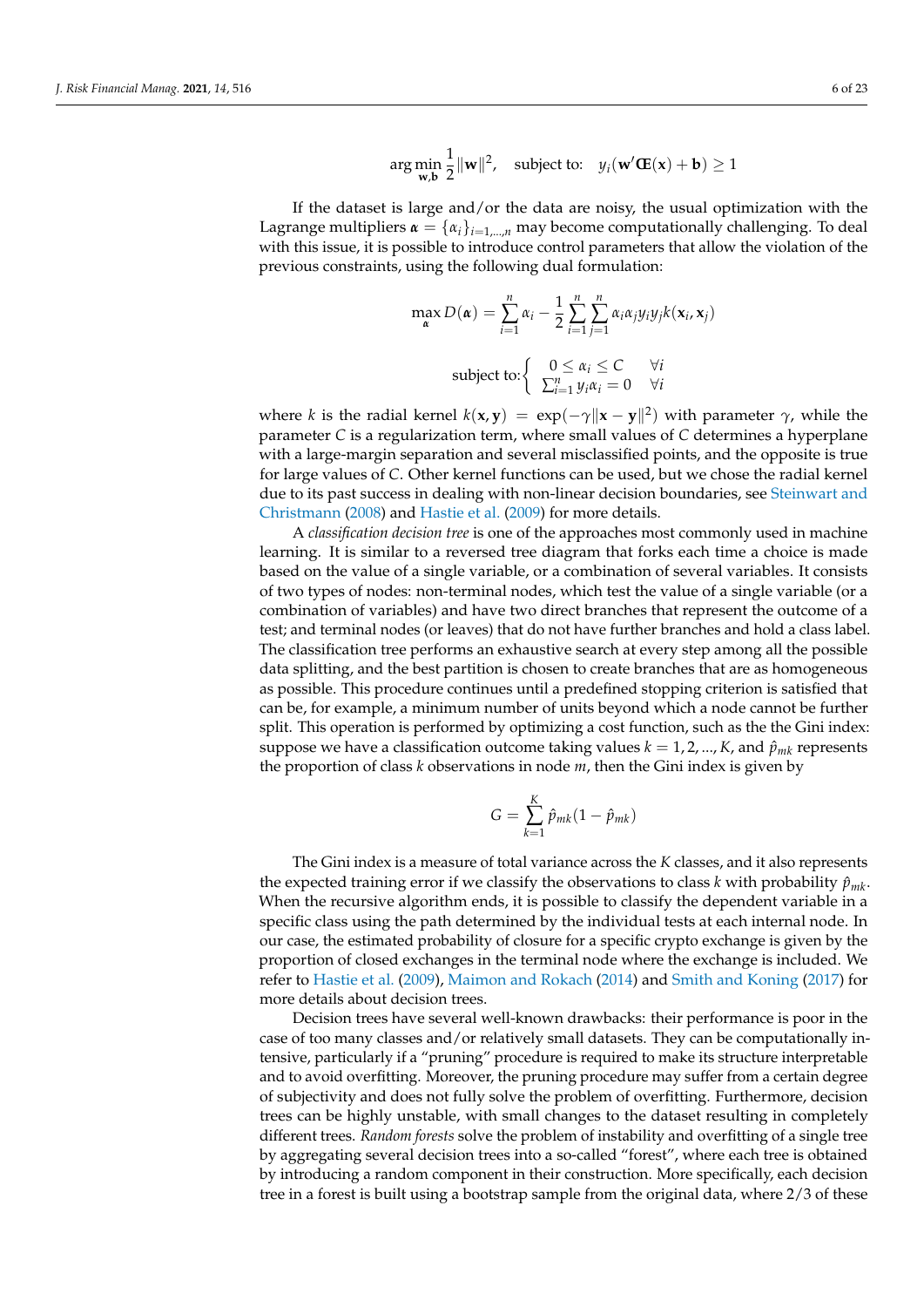data are used to build a tree, while the remaining  $1/3$  is used as a control set, which is known as out-of-bag (OOB) data. *m* variables out of the original *n* variables are randomly selected at each node of the tree, and the best split based on these *m* variables is used to split the node. The random selection of variables at each node decreases the correlation among the trees in the forest so that the algorithm can deal with redundant variables and avoid model overfitting. Moreover, each tree is grown up to its maximum size and not pruned to maximize its instability, which is neutralized by the high number of trees created to have the "forest". Note that, for a given *i*-th exchange in the OOB control set, the forecasts are computed using a majority vote: in simple terms, the probability of closure is given by the proportion of trees voting for the closure of exchange *i*. This procedure is repeated for all observations in the control set, which leads to the computation of the overall OOB classification error. The main drawback of random forests is interpretability, which is not immediate as it is for decision trees. See [Hastie et al.](#page-21-19) [\(2009\)](#page-21-19) and [Smith and Koning](#page-22-16) [\(2017\)](#page-22-16) for more details about random forests.

Finally, we will also consider the random forest with conditional inference trees proposed by [Strobl et al.](#page-22-17) [\(2007\)](#page-22-17), [Strobl et al.](#page-22-18) [\(2008\)](#page-22-18), and [Strobl et al.](#page-22-19) [\(2009\)](#page-22-19), which perform better than the original random forests in case of variables of different type (both discrete and continuous). [Fantazzini](#page-21-0) [\(2019\)](#page-21-0) showed that this approach was the best among the machine learning methods used to forecast the probability of closure with the dataset collected by [Moore and Christin](#page-22-3) [\(2013\)](#page-22-3).

## *3.3. Model Evaluation*

Several evaluation metrics can be used to compare a set of forecasting models for binary variables. These metrics usually employ a dataset different from the one used for estimation and they can be applied to all the models considered, even if they belong to different classes, see Section 5 in [Giudici and Figini](#page-21-20) [\(2009\)](#page-21-20) for a review. Given the size of our dataset, after in-sample forecasting, we will also consider the *Leave One Out Cross Validation* (LOOCV): one observation is left out for forecasting purposes, while the model is estimated using all other observations in the training dataset. This process is then repeated for all observations in the dataset. Once the predicted values for the validation dataset are computed, we can check the forecasting performance of a model using the confusion matrix by [Provost and Kohavi](#page-22-20) [\(1998\)](#page-22-20), see Table [1:](#page-6-0)

<span id="page-6-0"></span>**Table 1.** Theoretical confusion matrix. Number of: *a* true positive, *b* false positive, *c* false negative, *d* true negative.

| Observed/Predicted | <b>Closed Exchange</b> | <b>Alive</b> |
|--------------------|------------------------|--------------|
| Closed Exchange    |                        |              |
| Alive              |                        |              |

In our case, the entries in the confusion matrix have the following meaning: *a* is the number of correct predictions that an exchange is closed/bankrupt, *b* is the number of incorrect predictions that an exchange is closed/bankrupt, *c* is the number of incorrect predictions that an exchange is open/solvent, while *d* is the number of correct predictions that an exchange is open/solvent. The confusion matrix is then used to compute the area under the receiver operating characteristic curve (AUC or AUROC) proposed by [Metz](#page-22-21) [\(1978\)](#page-22-21), [Metz and Kronman](#page-22-22) [\(1980\)](#page-22-22), and [Hanley and McNeil](#page-21-21) [\(1982\)](#page-21-21) for all forecasting models. The ROC curve is computed by plotting, for any probability cut-off value between 0 and 1, the proportion of correctly predicted closed/bankrupt exchanges  $a/(a + b)$  on the y-axis, also known as sensitivity or hit rate, and the proportion of open/solvent exchanges predicted as closed/bankrupt exchanges  $c/(c + d)$  on the x-axis, also known as false positive rate or as 1—specificity, where the latter is  $d/(d + c)$ . The AUC lies between zero and one and the closer it is to one the more accurate the forecasting model is, see [Sammut](#page-22-23) [and Webb](#page-22-23) [\(2011\)](#page-22-23), pp. 869–875, and references therein for more details.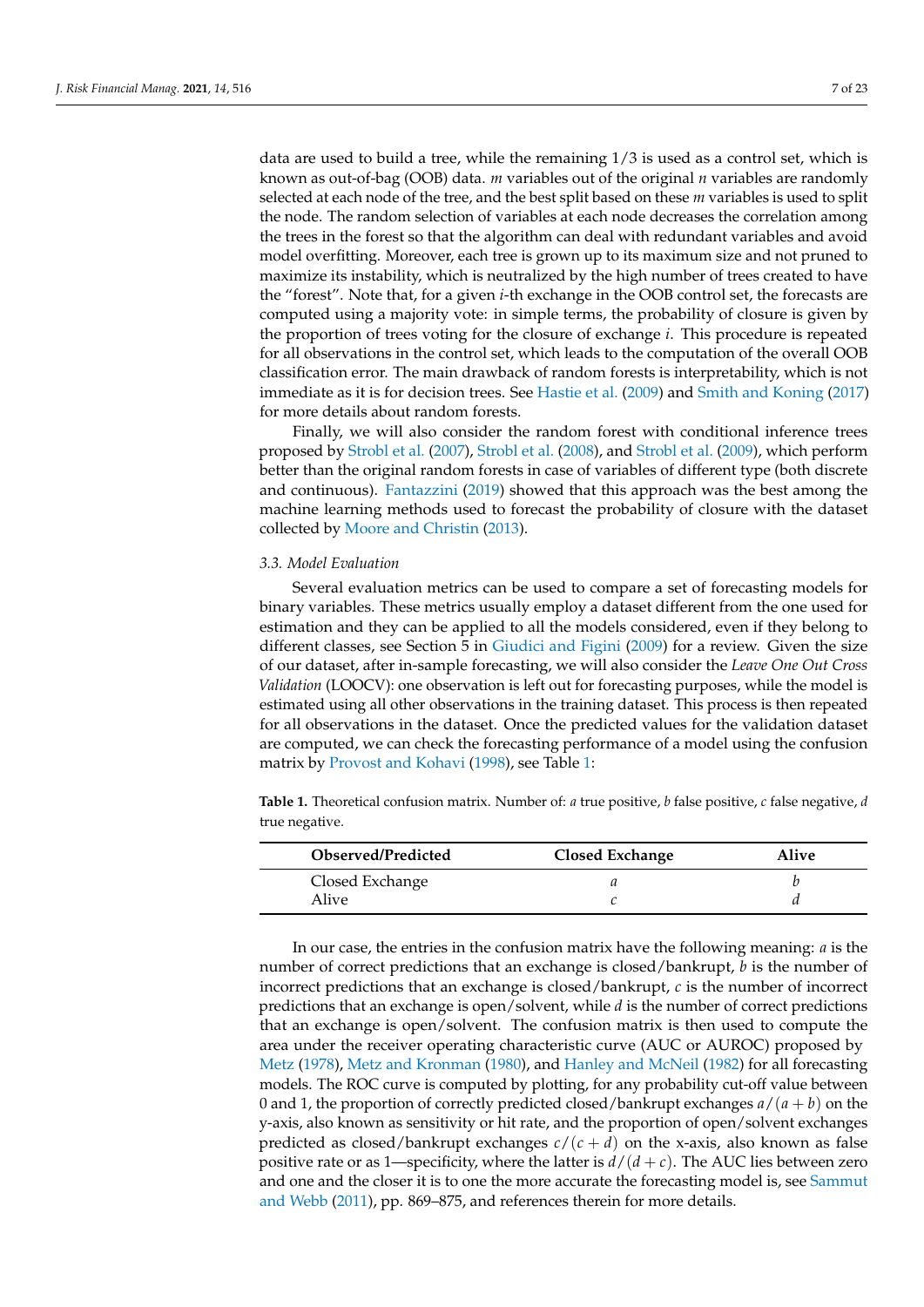It is possible to show that the area under an empirical ROC curve, when calculated by the trapezoidal rule, is equal to the Mann–Whitney U-statistic for comparing distributions of values from the two samples, see [Bamber](#page-20-16) [\(1975\)](#page-20-16). [DeLong et al.](#page-21-22) [\(1988\)](#page-21-22) used this nonparametric statistic to test the equality of two or more ROC areas, and we used this test in our analysis. This method has become popular because it does not make the strong normality assumptions required in alternative approaches, such as those proposed by [Metz](#page-22-21) [\(1978\)](#page-22-21) and [McClish](#page-22-24) [\(1989\)](#page-22-24).

Even though the AUC is one of the most common measures to evaluate the discriminative power of a predictive model for binary data, it has also some drawbacks, as discussed in detail by [Krzanowski and Hand](#page-21-23) [\(2009\)](#page-21-23), p. 108. Therefore, we also computed the model confidence set (MCS) proposed by [Hansen et al.](#page-21-24) [\(2011\)](#page-21-24) and extended by [Fantazzini and](#page-21-25) [Maggi](#page-21-25) [\(2015\)](#page-21-25) to binary models, to select the best forecasting models among a set of competing models with a specified confidence level. The MCS procedure selects the best forecasting model and computes the probability that the other models are indistinguishable from the best one using an evaluation rule based on a loss function that, in the case of binary models, is given by the [Brier](#page-20-17) [\(1950\)](#page-20-17) score. More specifically, the MCS approach tests at each iteration that all models in the set of forecasting models  $M = M_0$  have an equal forecasting accuracy using the following null hypothesis for a given confidence level  $1 - \beta$ ,

$$
H_{0,M} = E(d_{ij}) = 0
$$
,  $\forall i, j \in M$ , vs.  $H_{A,M} = E(d_{ij}) \neq 0$ 

where  $d_{ij} = L_i - L_j$  is the sample loss differential between forecasting models *i* and *j* and *L<sup>i</sup>* stands for the loss function of model *i* (in our case, the Brier score). If the null hypothesis cannot be rejected, then  $\widehat{M}^*_{1-\beta} = M$ . If the null hypothesis is rejected, an elimination rule is used to remove the worst forecasting models from the set *M*. The procedure is repeated until the null hypothesis cannot be rejected, and the final set of models define the so-called model confidence set  $\widehat M^*_{1-\beta}$ .

Among the different equivalence tests proposed by [Hansen et al.](#page-21-24) [\(2011\)](#page-21-24), we briefly discuss the T-max statistic that will be used in the empirical analysis. First, the following *t*-statistics are computed,  $t_i = \overline{d}_i / \widehat{var}(\overline{d}_i)$ , for  $i \in M$ , where  $\overline{d}_i = m^{-1} \sum_{j \in M} \overline{d}_i$  is the simple loss of the *i*<sup>th</sup> model valetive to the systems losses agrees models in the is the simple loss of the *i*-th model relative to the average losses across models in the set *M*, and  $\bar{d}_{ij} = H^{-1} \sum_{h=1}^{H} d_{ij,h}$  measures the sample loss differential between model *i* and *j*, and *H* is the number of forecasts. The T-max statistic is then calculated as  $T_{max} = \max_{i \in M}(t_i)$ . This statistic has a non-standard distribution that is estimated using bootstrapping methods with 2000 replications, see [Hansen et al.](#page-21-24) [\(2011\)](#page-21-24) for details. If the null hypothesis is rejected, one model is eliminated using the following elimination rule:  $e_{max,M} = \arg \max_{i \in M} \left( \overline{d}_i$ . / $\widehat{var}(\overline{d}_i) \right)$ .

## <span id="page-7-0"></span>**4. Results**

#### *4.1. Data*

<span id="page-7-2"></span><span id="page-7-1"></span>The dataset examined in this paper was collected using four sources of information:

- CoinGecko<sup>[5](#page-19-4)</sup>: it is a platform that aggregates information from different crypto exchanges and has a free application programming interface (API) with access to its database;
- Cybersecurity Ranking and Certification platform<sup>[6](#page-19-5)</sup>: it is an organization performing security reviews and assessments of crypto exchanges;
- <span id="page-7-3"></span>• Cryptowisser<sup>[7](#page-19-6)</sup>: it is a site specialized in comparison of different crypto exchanges, including those closed and bankrupt;
- <span id="page-7-4"></span>• Mozilla Observatory<sup>[8](#page-19-7)</sup>: it is a service allowing users to test the security of a particular website.

The dataset consisted of 144 cryptocurrencies that were alive or closed between the beginning of 2018 and the first quarter of 2021. We discarded earlier data because the cryptocurrency market has changed dramatically since 2015, see also Section 4.1 in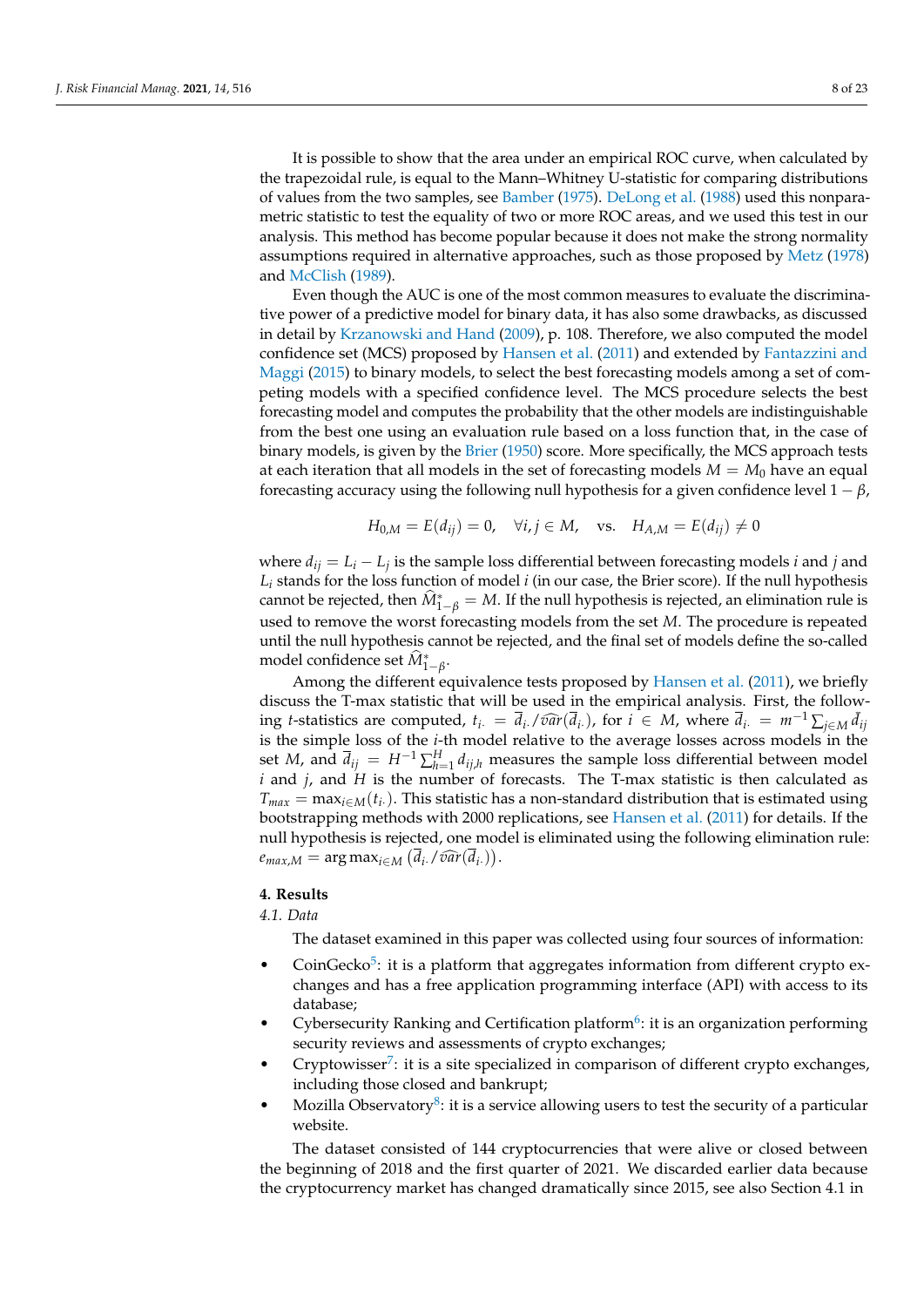[Fantazzini and Kolodin](#page-21-26) [\(2020\)](#page-21-26) and references therein for a discussion about structural changes in Bitcoin markets.

Safety is essential for crypto exchanges because it builds trust among users. The more customers are sure that their money is safe on a specific crypto exchange, the more they will use that crypto exchange, and this explains why several crypto exchanges try to improve their security. Moreover, in case of a security breach, a crypto exchange may be obliged to compensate users for the lost money. Consequently, security grades can affect the probability that a crypto exchange will close. Past studies focused on the presence of some peculiar security procedures, such as the two-step authentication process or a security audit, but most of these variables turned out to be not statistically significant. Therefore, following the latest professional IT research (see [Hacken Cybersecurity Services](#page-21-6) [\(2021\)](#page-21-6)), we decided to use aggregated overall grades of the exchange's cybersecurity in place of single testing procedures.

The Cybersecurity Ranking and Certification platform developed a methodology that allows assessing the overall cybersecurity grade of different exchanges. This grade depends on the results of testing procedures performed in six different categories:

- *Server security*. This category consists of testing cryptographic protocols, such as the Transport Security Layer (TLS), the Secure Sockets Layer (SSL), the Web Application Firewall (WAF) in combination with a Content Delivery Network (CDN), the Domain Name System Security Extensions (DNSSEC), Sender Policy Framework (SPF), and many others.
- *User security*. This category assesses the implementation of security measures related to the user experience, such as the two-factor authentication, CAPTCHA, password requirements, device management, anti-phishing code, withdrawal whitelist, and previous hack cases.
- *Penetration test (or ethical hacking test)*. This kind of test looks for vulnerabilities of the exchange security and how fraudsters may use them.
- *Bug bounty program*. The program aims at stimulating hackers and cybersecurity specialists to find bugs or errors in the crypto exchange software in exchange for a reward.
- *ISO 27001*. The test verifies compliance with the standard published by the International Organization of Standardization (ISO) and the International Electrotechnical Commission (IEC) that regulates information security management systems.
- *Fund insurance*. It verifies that the crypto exchange has identifiable wallets and minimum funding.

The final cybersecurity grade takes all the previous security factors into account and assigns an aggregated score between 0 and 10. It is important to note that these cybersecurity grades changed over time for most crypto exchanges, particularly for the exchanges that closed. Therefore, in the case of closed crypto exchanges, we considered the cybersecurity grades published in the periods before the closure using cache versions of the certification platform.

<span id="page-8-0"></span>We also considered a second variable to measure the security of a crypto exchange using data collected from the so-called Mozilla Observatory. The Mozilla Observatory developed a grading system that allows a user to check a website's security level, with grades ranging from A+ to F. Moreover, it is possible to transform these grades into numerical variables. The grades for the crypto exchanges that are alive refer to the first quarter of 2021, while the grades for the closed crypto exchanges refer to the last quarter when they worked. Possible grades and the corresponding numerical grades are reported in Table [2](#page-9-0)<sup>[9](#page-19-8)</sup>.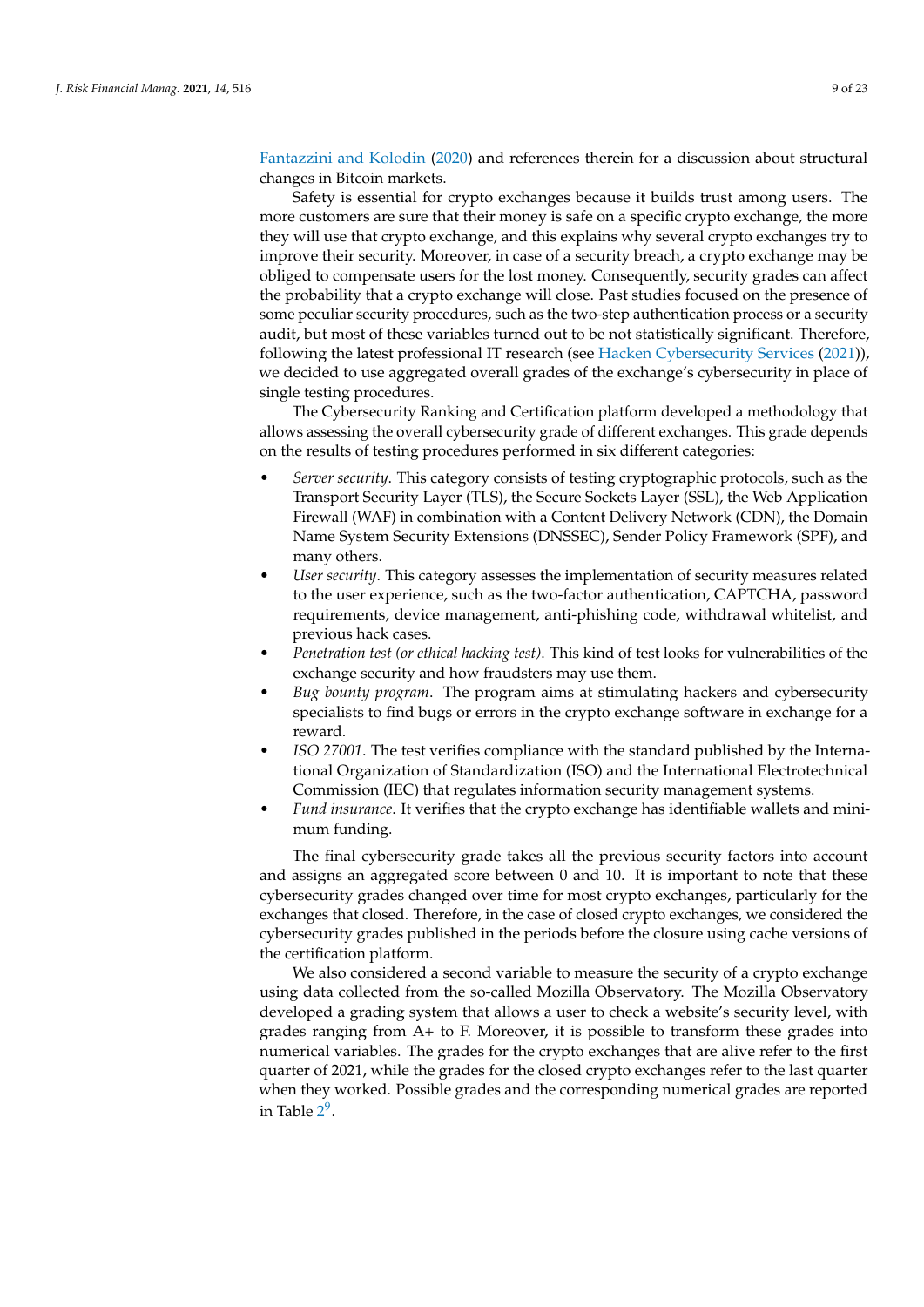| <b>Scoring Range</b> | Grade        |
|----------------------|--------------|
| $100+$               | $A+$         |
| $90 - 99$            | A            |
| 85-89                | $A -$        |
| $80 - 84$            | $B+$         |
| $70 - 79$            | B            |
| $65 - 69$            | $B -$        |
| $60 - 64$            | $C+$         |
| $50 - 59$            | $\mathsf{C}$ |
| $45 - 49$            | $C -$        |
| $40 - 44$            | $D+$         |
| $30 - 39$            | D            |
| $25 - 29$            | $D-$         |
| $0 - 24$             | F            |

<span id="page-9-0"></span>

|  | Table 2. Mozilla grading chart. |  |  |
|--|---------------------------------|--|--|
|--|---------------------------------|--|--|

[Moore et al.](#page-22-5) [\(2018\)](#page-22-5) found that a negative time trend significantly affected the probability of a crypto exchange closure. As a consequence, we included in the analysis a variable named "age" to measure the operational longevity of exchanges: in the case of alive exchanges, this variable is equal to the number of years from their foundation until the first quarter of 2021, while for closed exchanges to the number of years between their launch and their closure<sup>[10](#page-19-9)</sup>.

<span id="page-9-1"></span>[Moore et al.](#page-22-5) [\(2018\)](#page-22-5) also discovered that a security breach increased the odds of an exchange closing in the same quarter. Therefore, we added a binary variable to model the case of whether the crypto exchange was hacked or  $\text{not}^{11}$  $\text{not}^{11}$  $\text{not}^{11}$ .

<span id="page-9-2"></span>Crypto exchanges give the possibility to trade different cryptocurrencies: a higher number of available assets to trade may result in higher transaction volumes and higher incomes from fees. Thus, the number of traded cryptocurrencies may potentially decrease the probability of closure, so we added this variable in our analysis<sup>[12](#page-19-11)</sup>.

<span id="page-9-3"></span>Finally, recent professional research has suggested studying whether the exchange's developer team is public or anonymous because this information can be a potential harbinger of future scams, see [Digiconomist](#page-21-27) [\(2016\)](#page-21-27), [Reiff](#page-22-25) [\(2020\)](#page-22-25), [Sze](#page-22-26) [\(2020\)](#page-22-26) for more details. A mature and experienced exchange should be transparent, and the team running it should be composed of accountable individuals. Unfortunately, it is common for scammers to create fake identities and biographies for their projects, so that is important to check whether the members of the development team and their qualifications are real. Therefore, we also added a binary variable, which is 1 if the team information is public and 0 otherwise $^{13}$  $^{13}$  $^{13}$ . For similar reasons, we also considered two dummy variables that are equal to 1 if the exchange supports credit card/wire transfers, respectively, and zero otherwise.

<span id="page-9-5"></span><span id="page-9-4"></span>The final dataset consisted of [14](#page-20-19)4 exchanges $14$  active from the beginning of 2018 until the first quarter of 2021 (but they could start working before 2018): 51 exchanges closed, while 93 were still active. A brief description of the variables used in the empirical analysis is reported in Table [3.](#page-10-0)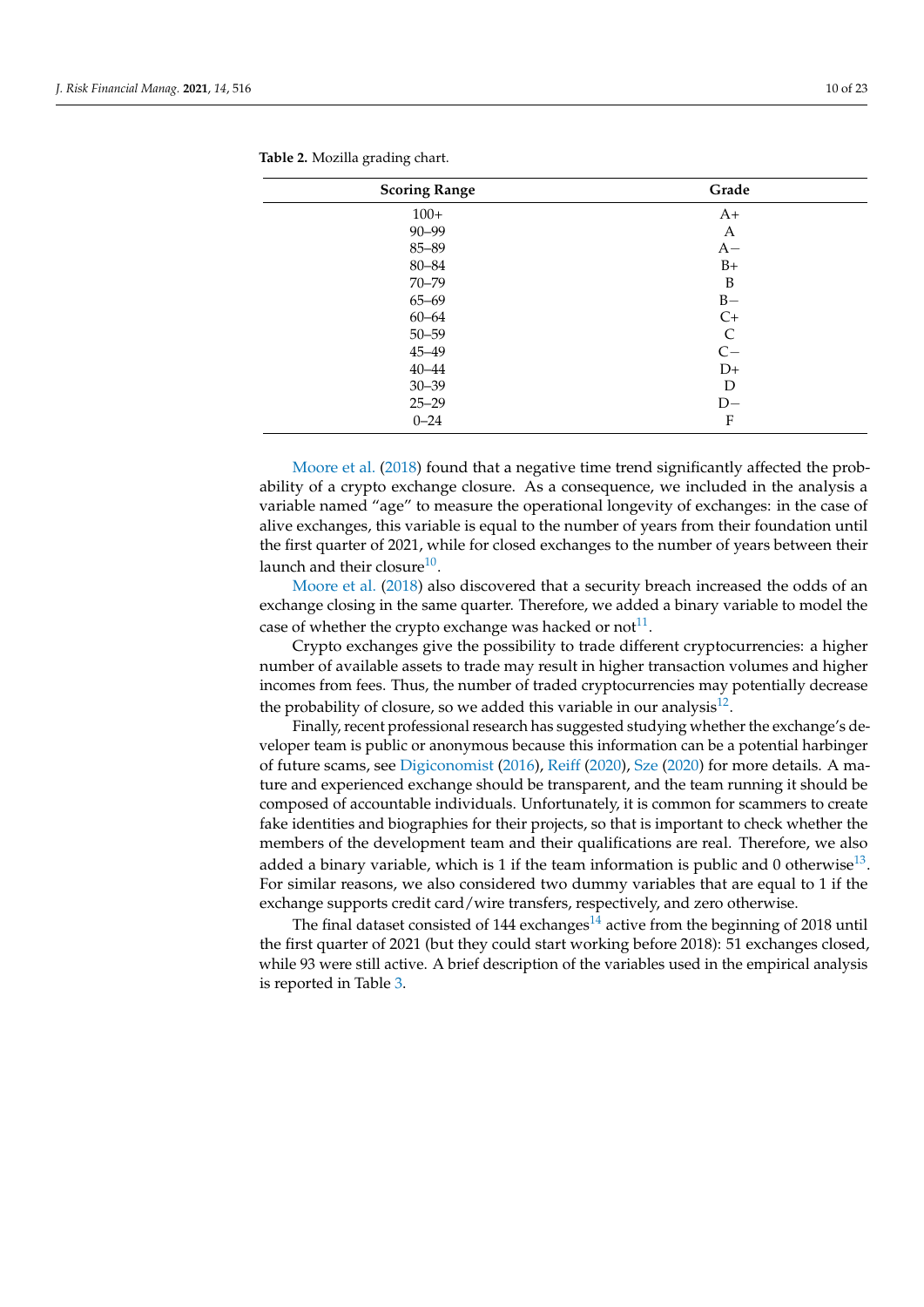<span id="page-10-0"></span>

| Variable                  | Description                                                                                        | Source                                                                                                  |
|---------------------------|----------------------------------------------------------------------------------------------------|---------------------------------------------------------------------------------------------------------|
| Closed (dep. variable)    | Binary variable that is 1 if the exchange is closed and<br>zero otherwise                          | CoinGecko/Cryptowisser                                                                                  |
| Wire transfer             | Binary variable that is 1 if the exchange supports wire<br>transfers and zero otherwise            | Data from exchanges                                                                                     |
| Credit card               | Binary variable that is 1 if the exchange supports credit<br>card transfers and zero otherwise     | Data from exchanges                                                                                     |
| Age                       | Age of the exchange in years                                                                       | CoinGecko/Cryptowisser                                                                                  |
| Number of tradable assets | Number of cryptocurrencies traded on the exchange                                                  | Cryptowisser                                                                                            |
| Public team               | Binary variable that is 1 if the exchange's developer<br>team is public and zero otherwise         | CoinGecko                                                                                               |
| CER Cyber security grade  | Security grade of the exchange assigned by the CER<br>platform. It ranges between 0 and 10         | Cybersecurity Ranking and<br><b>CERtification Platform</b>                                              |
| Mozilla security grade    | Security grade of the exchange assigned by the Mozilla<br>Observatory. It ranges between 0 and 100 | Mozilla Observatory                                                                                     |
| Hacked                    | Binary variable that is 1 if the exchange experienced a<br>security breach and zero otherwise      | Data collected manually from<br>websites, blogs, and official<br>Twitter accounts of the ex-<br>changes |

**Table 3.** Description of the explanatory variables used in the analysis.

<span id="page-10-2"></span>The variance inflation factors of the regressors that are reported in Table [A2](#page-19-12) and their correlation matrix in Table [A3](#page-19-13) (both of them in the Appendix [A\)](#page-18-0) show that collinearity is not a problem in our dataset<sup>[15](#page-20-20)</sup>. Their box plots are reported in Figure [1.](#page-10-1)

<span id="page-10-1"></span>

**Figure 1.** Box plots of the regressors.

## *4.2. In-Sample Analysis*

Table [4](#page-11-0) reports the results for the logit model, together with its traditional diagnostics and goodness-of-fit tests, such as the [McFadden](#page-22-27) [\(1974\)](#page-22-27) pseudo  $R^2$ , the [Hosmer and Lemes](#page-21-28)[bow](#page-21-28) [\(1980\)](#page-21-28) test, the [Osius and Rojek](#page-22-28) [\(1992\)](#page-22-28) test, and the [Stukel](#page-22-29) [\(1988\)](#page-22-29) test, where the latter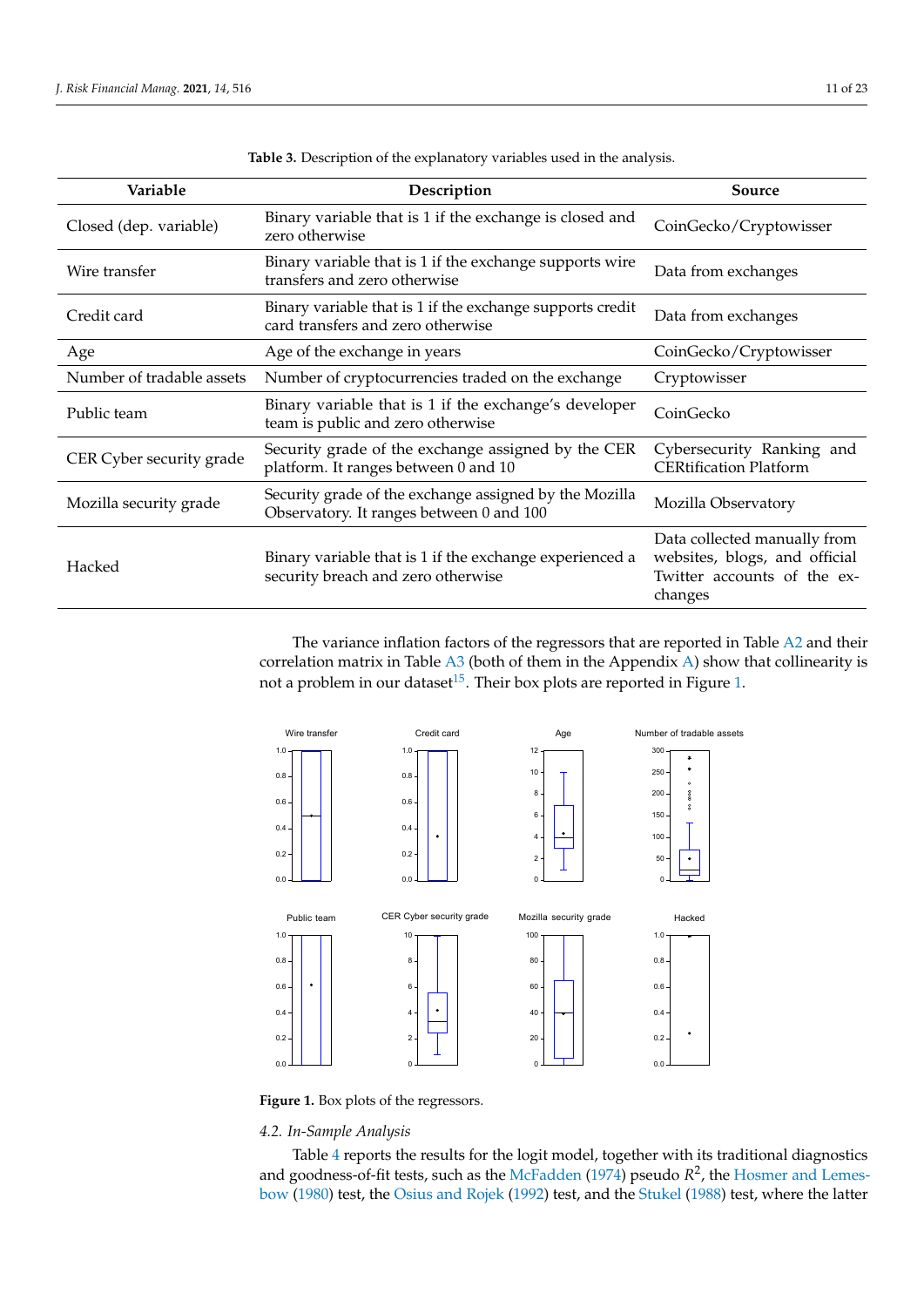two tests are robust variants of the original [Hosmer and Lemesbow](#page-21-28) [\(1980\)](#page-21-28) test, see [Bilder](#page-20-21) [and Loughin](#page-20-21) [\(2014\)](#page-20-21) Section 5 for a detailed discussion at the textbook level.

<span id="page-11-0"></span>**Table 4.** Logit model estimation results.

| Variable                  | Estimate         | Std. Error | z-Statistic | $Pr(>\vert z \vert)$ |
|---------------------------|------------------|------------|-------------|----------------------|
| (Intercept)               | 3.51             | 0.82       | 4.30        | 0.00                 |
| Wire transfer             | $-0.98$          | 0.54       | $-1.83$     | 0.07                 |
| Credit card               | $-0.56$          | 0.54       | $-1.03$     | 0.30                 |
| Age                       | $-0.22$          | 0.13       | $-1.63$     | 0.10                 |
| Number of tradable assets | $-0.01$          | 0.01       | $-1.32$     | 0.19                 |
| Public team               | $-1.79$          | 0.52       | $-3.48$     | 0.00                 |
| CER Cyber security grade  | $-0.37$          | 0.16       | $-2.34$     | 0.02                 |
| Mozilla security grade    | $-0.00$          | 0.01       | $-0.36$     | 0.72                 |
| Hacked                    | 0.97             | 0.59       | 1.65        | 0.10                 |
| McFadden R-squared:       | 0.38             |            |             |                      |
| Hosmer-Lemeshow statis-   | <i>p</i> -value: | 0.14       |             |                      |
| tic                       |                  |            |             |                      |
| Osius-Rojek statistic     | <i>p</i> -value: | 0.01       |             |                      |
| Stukel statistic          | $p$ -value:      | 0.17       |             |                      |

The logit diagnostics show a pretty good fit and the lack of major misspecification problems, while the signs of all coefficients correspond to what we expected. Interestingly, only the presence of a public team and the CER security grade are strongly significant at the 5% probability level, while the possibility of a wire transfer, the exchange age, and the presence of a security breach are only weakly significant at the 10% level. All other regressors are not statistically significant.

The estimated coefficients of the linear discriminant function that is used to classify the two response classes are reported in Table [5:](#page-11-1) the signs and sizes of the coefficients are rather similar to the coefficients of the logit model.

<span id="page-11-1"></span>**Table 5.** LDA: Coefficients of linear discriminants.

| Variable                  | Coefficients |
|---------------------------|--------------|
| Wire transfer             | $-0.72$      |
| Credit card               | $-0.30$      |
| Age                       | $-0.11$      |
| Number of tradable assets | $-0.00$      |
| Public team               | $-1.37$      |
| CER cyber security grade  | $-0.20$      |
| Mozilla security grade    | $-0.00$      |
| Hacked                    | 0.51         |

Figure [2](#page-12-0) reports a stacked histogram of the values of the discriminant function separately for each group (alive and closed exchanges in our case), which is a common way to display the results of a LDA: positive values are generally associated with closed exchanges, while negative values with alive exchanges.

The estimated decision tree with our dataset is reported in Figure [3.](#page-12-1)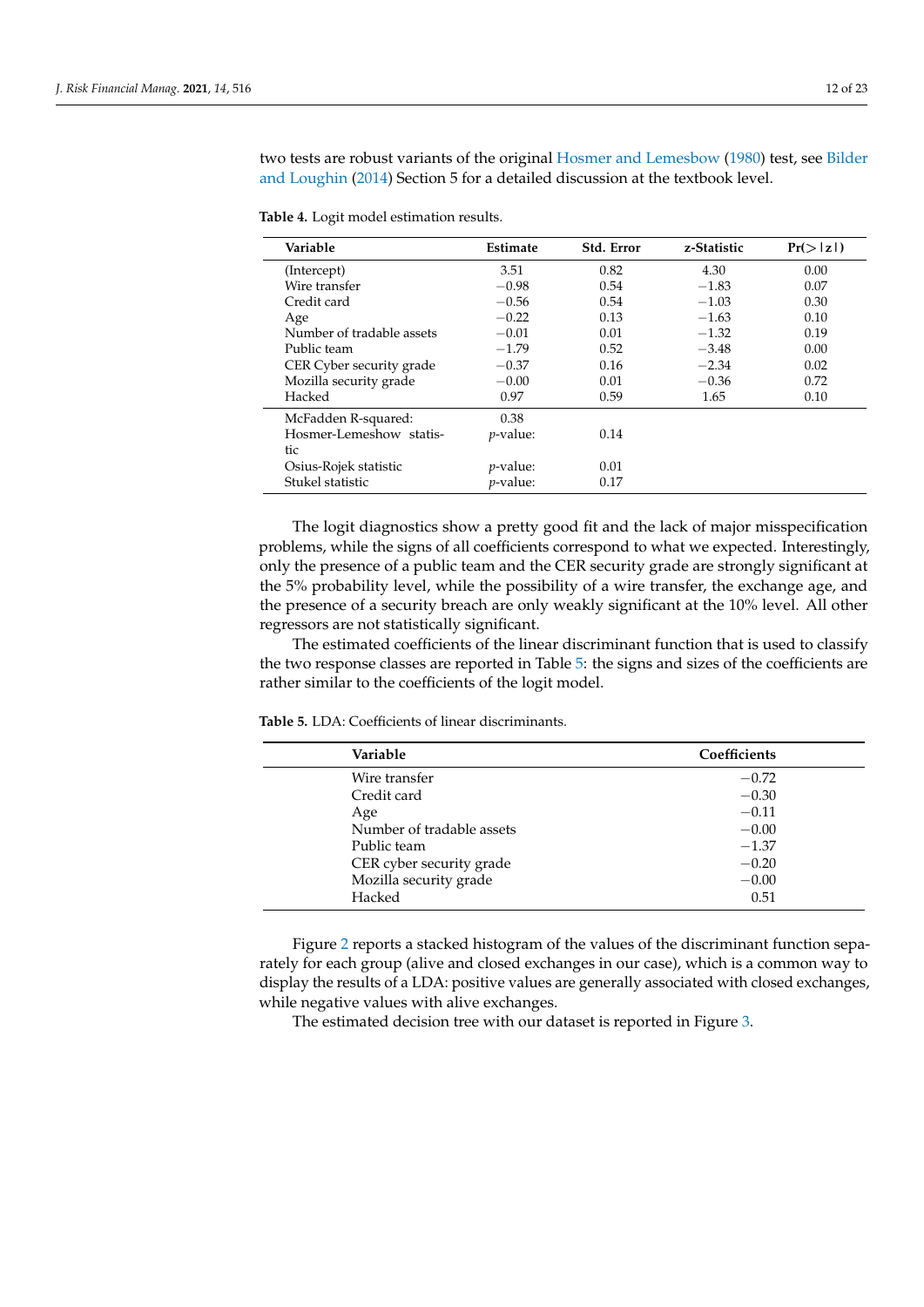<span id="page-12-0"></span>

**Figure 2.** Stacked histogram of the scores of the discriminant function separately for each group.

<span id="page-12-1"></span>

Figure 3. Estimated decision tree.

The meaning of the plot is the following: 51 exchanges closed (∼35% of the total sample), while 93 exchanges remained alive (~65% of the total sample). In the dataset, there were 89 exchanges (∼62% of the total sample) that had a public developer team: out of these 89, 14 exchanges closed (∼16% of 89 exchanges), while 75 remained alive (∼84% of 89 exchanges). Out of the 55 exchanges (∼38% of the total sample) that did not have a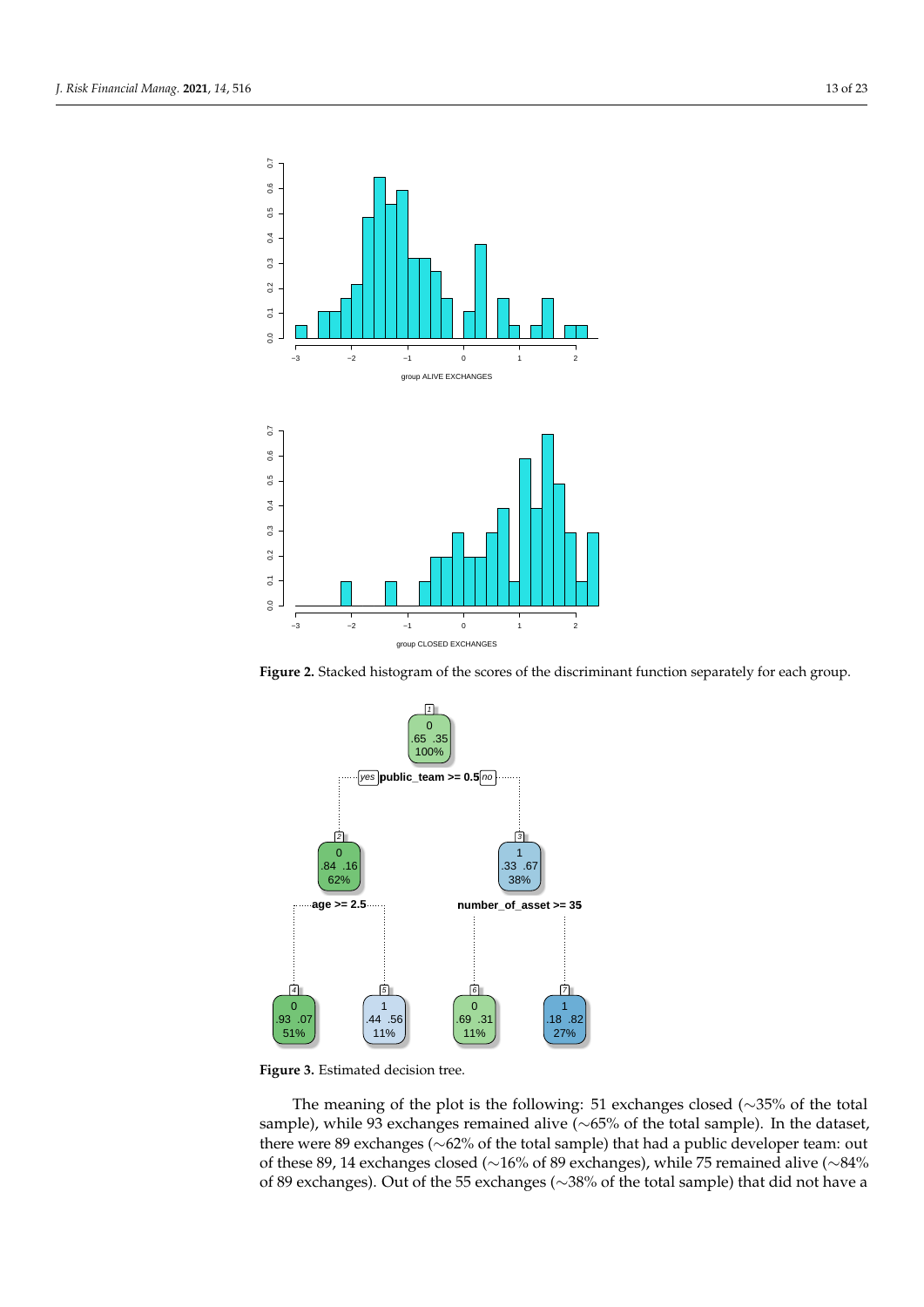public team, 37 exchanges closed (∼67% of 55 exchanges), while 18 remained alive (∼33% of 55 exchanges). In the last row:

- 51% of exchanges (=73 exchanges) had a public team and an age bigger than 2.5 years (68 remained alive and 5 closed, 93% and 7%, respectively);
- 11% of exchanges (=16 exchanges) had a public team and an age smaller than 2.5 years (7 remained alive and 9 closed, 44% and 56%, respectively);
- 11% of exchanges (=16 exchanges) did not have a public team and they had a number of tradable assets bigger than 35 (11 remained alive and 5 closed, 69% and 31%, respectively);
- 27% of exchanges (=39 exchanges) did not have a public team and they had a number of tradable assets smaller than 35 (7 remained alive and 32 closed, 18% and 82%, respectively).

Summarizing: an exchange that has a public team, which has operated for more than 2.5 years, and which has a number of tradable assets bigger than 35 has a high probability to survive and to keep working.

Support vector machines, random forests, and conditional random forests do not have straight interpretations. To compare these models with the previous ones, we followed [Fantazzini and Figini](#page-21-16) [\(2008\)](#page-21-16) and [Moscatelli et al.](#page-22-7) [\(2020\)](#page-22-7) and we first report in Table [6](#page-13-0) the models' AUCs together with their 95% confidence intervals for the in-sample forecasting performance, their Brier scores, and whether the models were included in the MCS or not. Table [7](#page-13-1) reports the joint test for the equality of the AUCs estimated for all models using the test statistic proposed by [DeLong et al.](#page-21-22) [\(1988\)](#page-21-22). Finally, Table [8](#page-13-2) reports the difference (in %) between the models' AUCs (with all variables included) and the AUCs of the same models with a specific variable excluded: this approach was proposed in [Moscatelli et al.](#page-22-7) [\(2020\)](#page-22-7) as a measure of variable importance across different models.

<span id="page-13-0"></span>**Table 6.** AUC and 95% confidence intervals for each model, Brier scores, and model inclusion in the MCS.

| Model            | <b>AUC</b> |      | [AUC 95% Conf. Interval] | <b>Brier Score</b> | <b>MCS</b>   |
|------------------|------------|------|--------------------------|--------------------|--------------|
| LOGIT            | 0.89       | 0.83 | 0.95                     | 0.12               | not included |
| LDA              | 0.89       | 0.83 | 0.94                     | 0.13               | not included |
| Decision Tree    | 0.87       | 0.81 | 0.93                     | 0.12               | not included |
| Random Forest    | 0.99       | 0.98 | 1.00                     | 0.02               | included     |
| Conditional R.F. | 0.95       | 0.92 | 0.98                     | 0.11               | not included |
| SVM              | 0.97       | 0.94 | 0.99                     | 0.07               | not included |

<span id="page-13-1"></span>**Table 7.** Joint test of equality for the AUCs of the six models.

| $H_0$ : AUC(LOGIT) = AUC(LDA) = AUC(Decision Tree) =<br>$= AUC(Random Forest) = AUC(Conditional R.F.) = AUC(SVM)$ |       |
|-------------------------------------------------------------------------------------------------------------------|-------|
| Test statistics $(\chi^2(5))$                                                                                     | 25.73 |
| <i>p</i> -value                                                                                                   | 0.00  |

<span id="page-13-2"></span>**Table 8.** Difference (in %) between the baseline AUCs and the AUCs of the same models without a specific variable.

| <b>Excluded Variable</b>  | <b>LOGIT</b> | <b>LDA</b> |           |           | Decision Tree Random Forest Conditional R.F. | <b>SVM</b> |
|---------------------------|--------------|------------|-----------|-----------|----------------------------------------------|------------|
| Wire transfer             | $-0.90\%$    | $-1.26\%$  | $0.00\%$  | $0.00\%$  | $-0.45%$                                     | $-2.26%$   |
| Credit card               | $-0.40%$     | $-0.34\%$  | $0.00\%$  | $0.00\%$  | $-0.65%$                                     | $-0.61\%$  |
| Age                       | $-0.85\%$    | $-0.45%$   | $-2.35%$  | $-0.06%$  | $-0.60\%$                                    | $-1.81%$   |
| Number of tradable assets | $-0.64\%$    | $-0.24\%$  | 2.17%     | $-0.04\%$ | $-0.54\%$                                    | $-2.68%$   |
| Public team               | $-3.25%$     | $-3.43\%$  | $-0.79\%$ | $0.00\%$  | $-0.63%$                                     | $-2.42%$   |
| CER Cyber security grade  | $-1.66%$     | $-0.98\%$  | $0.00\%$  | $0.00\%$  | $-0.67\%$                                    | $-1.48%$   |
| Mozilla security grade    | $-0.27%$     | $-0.08%$   | $0.00\%$  | $0.00\%$  | $-0.83%$                                     | $-1.00\%$  |
| Hacked                    | $-0.79\%$    | $-0.62\%$  | $0.00\%$  | $0.00\%$  | $-0.69%$                                     | $-1.79\%$  |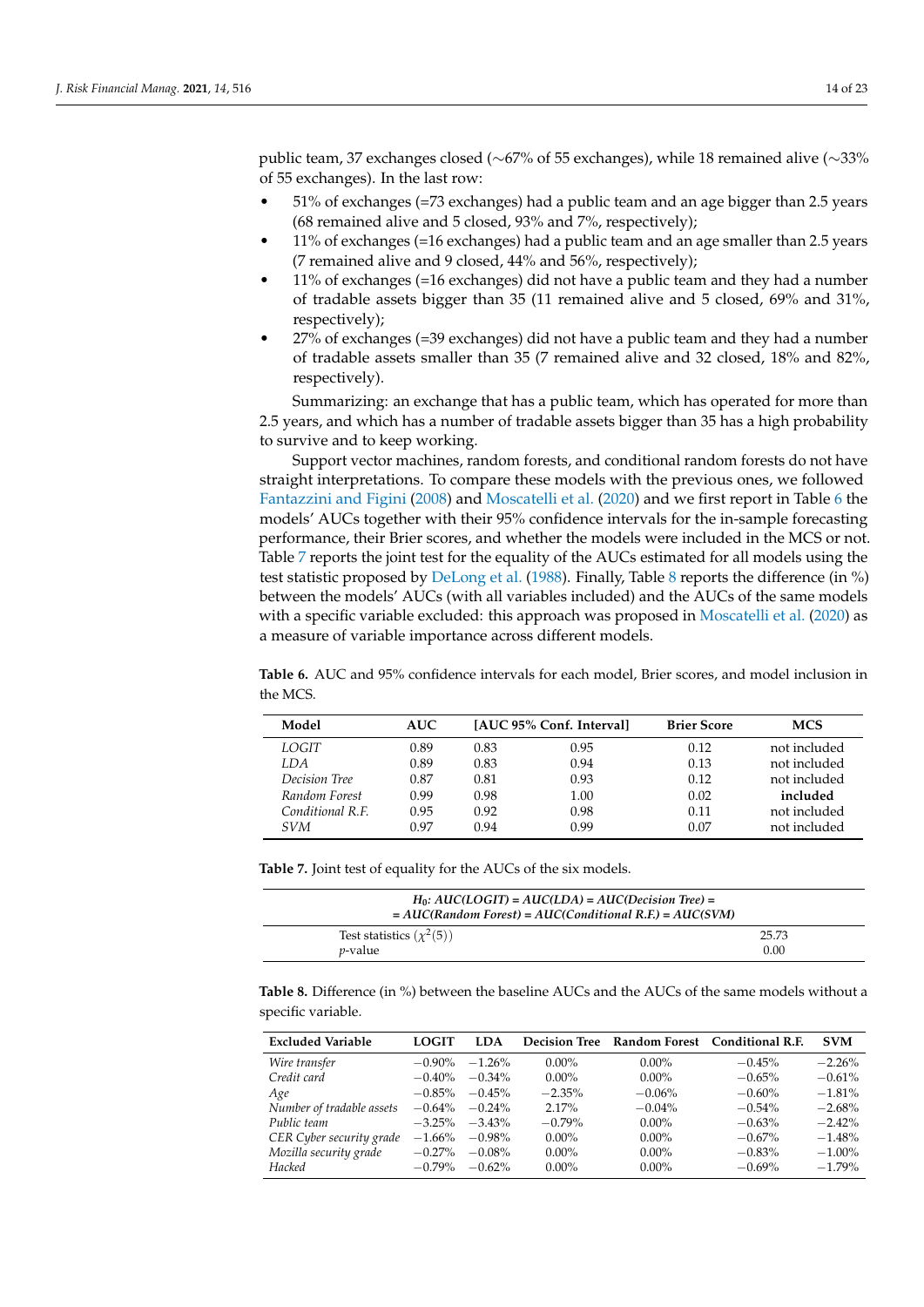The random forest is the best model (but conditional R.F. and SVM are close), while the age of the exchange, the number of tradable assets, and a public developer team seem to be the most important variables to model the probability of closure. The reported high values of the AUCs were expected, given that we did in-sample forecasting with a small dataset, so that out-of-sample forecasting should give better insights about the real forecasting capabilities of the models.

#### *4.3. Out-of-Sample Analysis*

After in-sample forecasting, we implemented the leave one out cross validation (LOOCV), where one observation is left out for forecasting purposes, while the model is estimated using all other observations in the dataset. This process is then repeated for all observations in the dataset.

Table [9](#page-14-0) reports the models' AUCs together with their 95% confidence intervals for the LOOCV forecasting performance, their Brier scores, and whether the models were included in the MCS or not. Table [10](#page-14-1) reports the joint test for the equality of the AUCs estimated for all models using the test statistic proposed by [DeLong et al.](#page-21-22) [\(1988\)](#page-21-22), while Table [11](#page-14-2) reports the difference (in %) between the models' AUCs (with all variables included) and the AUCs of the same models with a specific variable excluded.

<span id="page-14-0"></span>**Table 9.** AUC and 95% confidence intervals for each model, Brier scores, and model inclusion in the MCS.

| Model            | <b>AUC</b> |      | [AUC 95% Conf. Interval] | <b>Brier Score</b> | <b>MCS</b>   |
|------------------|------------|------|--------------------------|--------------------|--------------|
| LOGIT            | 0.85       | 0.78 | 0.92                     | 0.14               | not included |
| LDA              | 0.85       | 0.78 | 0.92                     | 0.15               | not included |
| Decision Tree    | 0.67       | 0.54 | 0.79                     | 0.18               | not included |
| Random Forest    | 0.90       | 0.85 | 0.95                     | 0.12               | included     |
| Conditional R.F. | 0.90       | 0.85 | 0.95                     | 0.14               | not included |
| <i>SVM</i>       | 0.89       | 0.84 | 0.94                     | 0.13               | included     |

<span id="page-14-1"></span>**Table 10.** Joint test of equality for the AUCs of the six models.

| $H_0$ : AUC(LOGIT) = AUC(LDA) = AUC(Decision Tree) =<br>$= AUC(Random Forest) = AUC(Conditional R.E.) = AUC(SVM)$ |       |
|-------------------------------------------------------------------------------------------------------------------|-------|
| Test statistics $(\chi^2(5))$                                                                                     | 21.75 |
| <i>v</i> -value                                                                                                   | 0.00  |

<span id="page-14-2"></span>**Table 11.** Difference (in %) between the baseline AUCs and the AUCs of the same models without a specific variable.

| <b>Excluded Variable</b>  | <b>LOGIT</b> | <b>LDA</b> |           |           | Decision Tree Random Forest Conditional R.F. | <b>SVM</b> |
|---------------------------|--------------|------------|-----------|-----------|----------------------------------------------|------------|
| Wire transfer             | $-0.47%$     | $-0.89\%$  | $0.00\%$  | $-0.46%$  | $-1.62\%$                                    | $-2.32%$   |
| Credit card               | $0.05\%$     | $0.22\%$   | $0.00\%$  | $-0.36\%$ | $-0.35%$                                     | 0.88%      |
| Age                       | $0.02\%$     | $-0.65%$   | $0.00\%$  | $-3.71\%$ | $-2.72%$                                     | $0.50\%$   |
| Number of tradable assets | $-0.57\%$    | $0.00\%$   | $2.27\%$  | $-2.37\%$ | $-1.67\%$                                    | $-4.93%$   |
| Public team               | $-3.89\%$    | $-4.36\%$  | $-17.73%$ | $-5.83%$  | $-4.93%$                                     | $-4.98%$   |
| CER Cyber security grade  | $-2.16%$     | $-1.66\%$  | 5.88%     | $-0.80\%$ | $-0.70\%$                                    | $-1.52%$   |
| Mozilla security grade    | $0.77\%$     | $0.44\%$   | $0.00\%$  | 0.49%     | $0.66\%$                                     | 0.95%      |
| Hacked                    | $0.32\%$     | $0.12\%$   | $0.00\%$  | $-0.35%$  | $-0.33\%$                                    | $-0.97%$   |

The performance criteria highlight that there is not a clear model that strongly outperforms the others, since they all show a similar AUC close to 85%–90%. An exception is the decision tree model that had the worst performance; thus, confirming well-known problems of model instability with small changes to the dataset. However, the MCS shows that the random forest and the SVM have significantly better forecasts than the competing models, according to the Brier score.

This empirical evidence seems to partially confirm past evidence and the theoretical discussion reported by [Hand](#page-21-29) [\(2006\)](#page-21-29), who showed that "*the marginal gain from complicated*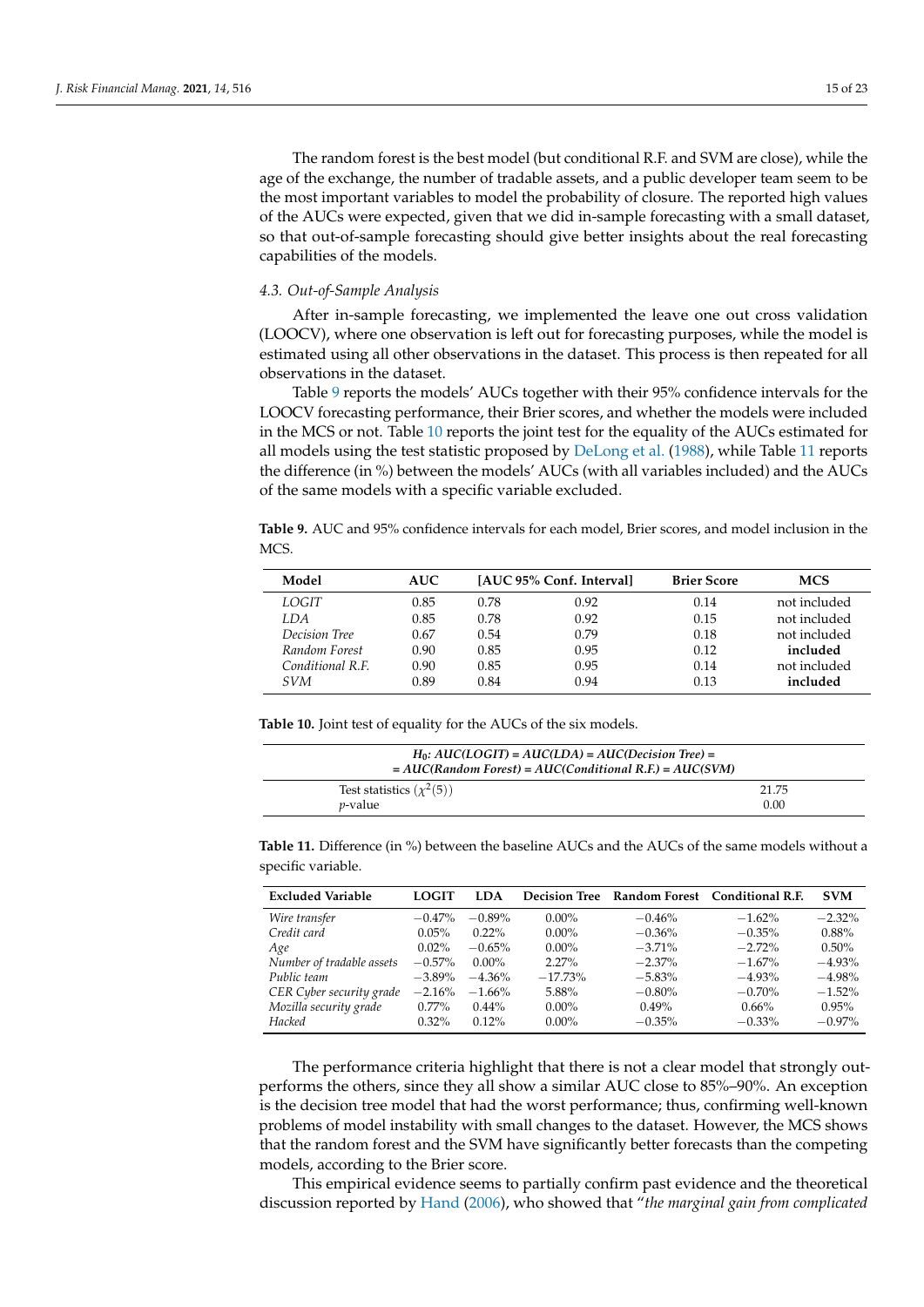*models is typically small compared to the predictive power of the simple models*", and that "*simple methods typically yield performance almost as good as more sophisticated methods, to the extent that the difference in performance may be swamped by other sources of uncertainty that generally are not considered in the classical supervised classification paradigm*". Moreover, simple classification models may be preferred thanks to their interpretability, which may be a legal requirement in some cases (like credit scoring).

As for the main determinants of the decision of closing an exchange, a public developer team is the most important variable across all models, followed by the number of tradable crypto assets, the age of the exchange, and the CER cybersecurity grade. The evidence that a public developer team is by far the most important determinant did not come as a surprise: scammers and fraudsters alike always try to hide their identity to avoid being discovered (and prosecuted).

## <span id="page-15-0"></span>**5. Robustness Checks**

We wanted to verify that our previous results also hold with different model specifications. Therefore, we performed a series of robustness checks considering the additional information of whether the exchanges are centralized or decentralized, as well as their country of registration.

## *5.1. Centralized or Decentralized Exchanges: Does It Matter?*

<span id="page-15-3"></span>Decentralized exchanges allow for direct peer-to-peer cryptocurrency transactions without the need for an intermediary, thus reducing the risk of theft from hacking that can take place in centralized exchanges. Moreover, they can prevent price manipulation or faked trading volume through wash trading<sup>[16](#page-20-22)</sup>, and they are more anonymous than centralized exchanges that require "know your customer" (KYC) procedures<sup>[17](#page-20-23)</sup>. However, they have also some drawbacks, such as slippage and front running; see [Lin et al.](#page-21-30) [\(2019\)](#page-21-30), [Daian et al.](#page-20-24) [\(2020\)](#page-20-24), [Johnson](#page-21-31) [\(2021\)](#page-21-31), and [Alkurd](#page-20-25) [\(2021\)](#page-20-25) for more details.

<span id="page-15-5"></span><span id="page-15-4"></span>The number of decentralized exchanges in our dataset is less than 5%, so their influence on the probability of closure can be minor at best. Nevertheless, we added a binary variable to our dataset that is 1 if the exchange is decentralized and zero otherwise, and we redid our analysis due to the increasing interest in these exchanges<sup>[18](#page-20-26)</sup>. Table [12](#page-15-1) reports the models' AUCs together with their 95% confidence intervals for the LOOCV forecasting performance, their Brier scores, and whether the models were included in the MCS or not. Table [13](#page-15-2) reports the joint test for the equality of the AUCs estimated for all models using the test statistic proposed by [DeLong et al.](#page-21-22) [\(1988\)](#page-21-22), while Table [14](#page-16-0) reports the difference (in %) between the models' AUCs (with all variables included) and the AUCs of the same models with a specific variable excluded.

<span id="page-15-1"></span>**Table 12.** AUC and 95% confidence intervals for each model, Brier scores, and model inclusion in the MCS.

| Model            | <b>AUC</b> |      | [AUC 95% Conf. Interval] | <b>Brier Score</b> | <b>MCS</b>   |
|------------------|------------|------|--------------------------|--------------------|--------------|
| LOGIT            | 0.85       | 0.78 | 0.92                     | 0.15               | included     |
| LDA              | 0.85       | 0.78 | 0.92                     | 0.15               | included     |
| Decision Tree    | 0.67       | 0.54 | 0.79                     | 0.18               | not included |
| Random Forest    | 0.90       | 0.85 | 0.95                     | 0.13               | included     |
| Conditional R.F. | 0.90       | 0.85 | 0.95                     | 0.14               | included     |
| <i>SVM</i>       | 0.88       | 0.82 | 0.94                     | 0.14               | included     |

<span id="page-15-2"></span>**Table 13.** Joint test of equality for the AUCs of the six models.

| $H_0$ : AUC(LOGIT) = AUC(LDA) = AUC(Decision Tree) =<br>$= AUC(Random Forest) = AUC(Conditional R.F.) = AUC(SVM)$ |       |  |  |  |
|-------------------------------------------------------------------------------------------------------------------|-------|--|--|--|
| Test statistics $(\chi^2(5))$                                                                                     | 20.05 |  |  |  |
| <i>v</i> -value                                                                                                   | 0.00  |  |  |  |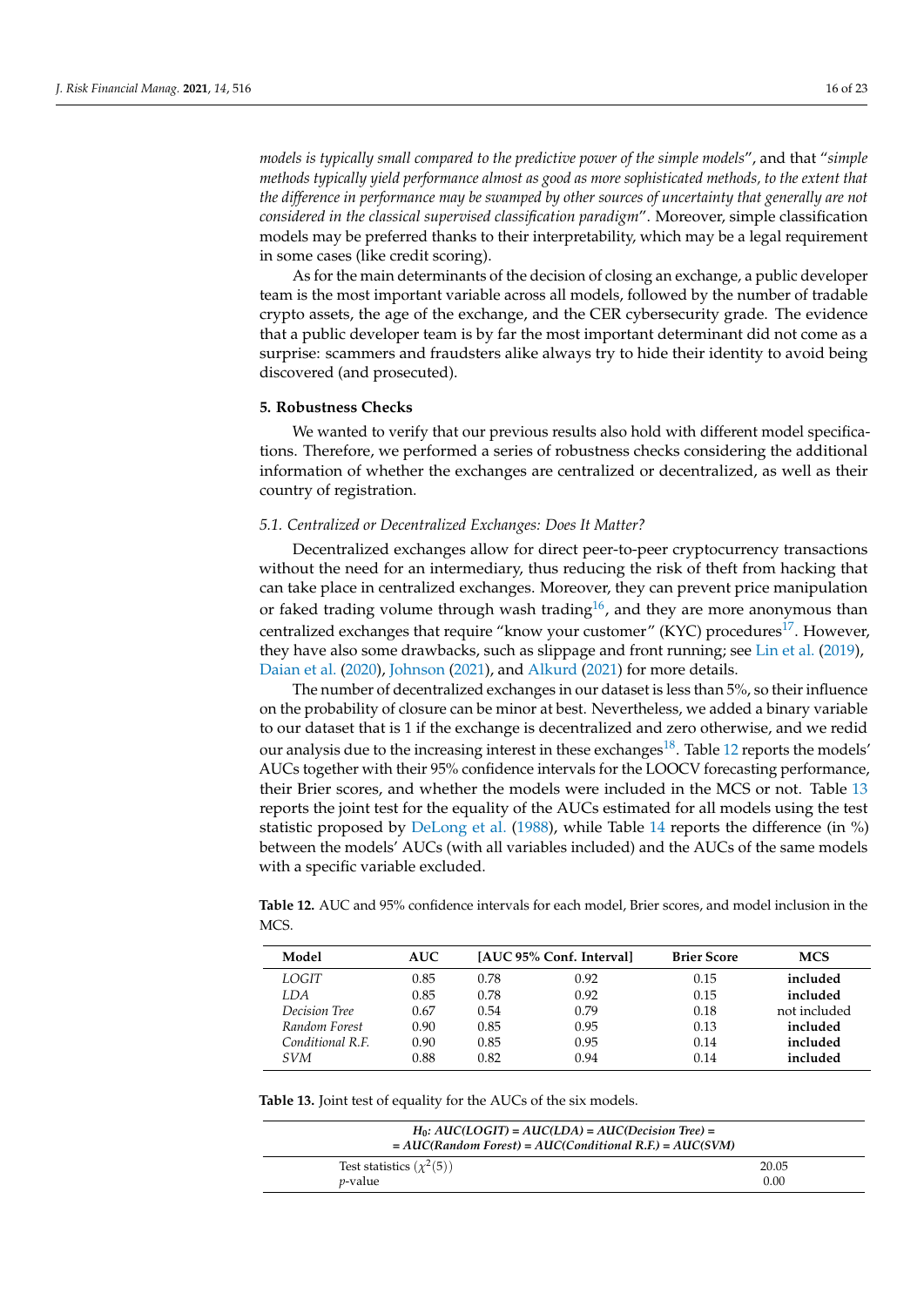| <b>Excluded Variable</b>  | LOGIT     | <b>LDA</b> |            |           | Decision Tree Random Forest Conditional R.F. | <b>SVM</b> |
|---------------------------|-----------|------------|------------|-----------|----------------------------------------------|------------|
| Wire transfer             | $-0.50\%$ | $-0.84\%$  | $0.00\%$   | $-1.32\%$ | $-1.72\%$                                    | $-1.99\%$  |
| Credit card               | 0.15%     | $0.17\%$   | $0.00\%$   | $-0.15%$  | 0.05%                                        | 1.05%      |
| Age                       | $-0.12\%$ | $-0.62\%$  | $0.00\%$   | $-4.11\%$ | $-2.40%$                                     | $-0.74%$   |
| Number of tradable assets | $-0.42\%$ | $-0.20%$   | $2.27\%$   | $-2.01\%$ | $-0.96%$                                     | $-5.13%$   |
| Public team               | $-4.20\%$ | $-4.51\%$  | $-13.52\%$ | $-5.40\%$ | $-5.18%$                                     | $-5.25%$   |
| CER Cyber security grade  | $-2.39\%$ | $-1.79\%$  | 5.88%      | $-0.67\%$ | $-0.24\%$                                    | $-1.53%$   |
| Mozilla security grade    | $0.72\%$  | $0.42\%$   | $0.00\%$   | $0.59\%$  | $1.01\%$                                     | $0.91\%$   |
| Hacked                    | $0.47\%$  | $0.30\%$   | $0.00\%$   | $-0.05\%$ | 0.16%                                        | $-0.60%$   |
| Decentralized             | $0.17\%$  | 0.15%      | $0.00\%$   | 0.20%     | $0.24\%$                                     | 1.61%      |

<span id="page-16-0"></span>**Table 14.** Difference (in %) between the baseline AUCs and the AUCs of the same models without a specific variable.

The models' performances are very close, if not identical, to the baseline out-of-sample forecasting case. The only small difference is the Brier scores that are now slightly higher, so the MCS includes all models except for the decision tree model. The noise introduced by an additional insignificant regressor worsened the model performances just enough to make them no more statistically different from each other, and the MCS was unable to separate good and bad models. This outcome was expected due to the small sample size involved and the small number of decentralized exchanges present in the dataset.

## *5.2. Country of Registration: Does It Matter?*

To verify the effect of the country of registration of crypto exchanges on their probability of closure, we followed [Moore and Christin](#page-22-3) [\(2013\)](#page-22-3) and [Moore et al.](#page-22-5) [\(2018\)](#page-22-5), and we used an index computed by World Bank economists [\(Yepes](#page-22-30) [\(2011\)](#page-22-30)) to identify each country's compliance with "Anti-Money Laundering and Combating the Financing of Terrorism" (AML-CFT) regulations; see [Yepes](#page-22-30) [\(2011\)](#page-22-30) for more details.

Table [15](#page-16-1) reports the models' AUCs together with their 95% confidence intervals for the LOOCV forecasting performance, their Brier scores, and whether the models were included in the MCS or not. Table [16](#page-16-2) reports the joint test for the equality of the AUCs estimated for all models using the test statistic proposed by [DeLong et al.](#page-21-22) [\(1988\)](#page-21-22), while Table [17](#page-17-1) reports the difference (in %) between the models' AUCs (with all variables included) and the AUCs of the same models with a specific variable excluded.

<span id="page-16-1"></span>**Table 15.** AUC and 95% confidence intervals for each model, Brier scores, and model inclusion in the MCS.

| Model            | <b>AUC</b> |      | [AUC 95% Conf. Interval] | <b>Brier Score</b> | <b>MCS</b>   |
|------------------|------------|------|--------------------------|--------------------|--------------|
| LOGIT            | 0.85       | 0.78 | 0.92                     | 0.15               | not included |
| LDA              | 0.85       | 0.78 | 0.92                     | 0.15               | not included |
| Decision Tree    | 0.67       | 0.54 | 0.79                     | 0.18               | not included |
| Random Forest    | 0.90       | 0.85 | 0.95                     | 0.12               | included     |
| Conditional R.F. | 0.90       | 0.84 | 0.95                     | 0.14               | not included |
| <i>SVM</i>       | 0.89       | 0.83 | 0.94                     | 0.13               | included     |

<span id="page-16-2"></span>**Table 16.** Joint test of equality for the AUCs of the six models.

| $H_0$ : AUC(LOGIT) = AUC(LDA) = AUC(Decision Tree) =<br>$= AUC(Random Forest) = AUC(Conditional R.F.) = AUC(SVM)$ |       |  |  |  |
|-------------------------------------------------------------------------------------------------------------------|-------|--|--|--|
| Test statistics $(\chi^2(5))$                                                                                     | 21.95 |  |  |  |
| <i>v</i> -value                                                                                                   | 0.00  |  |  |  |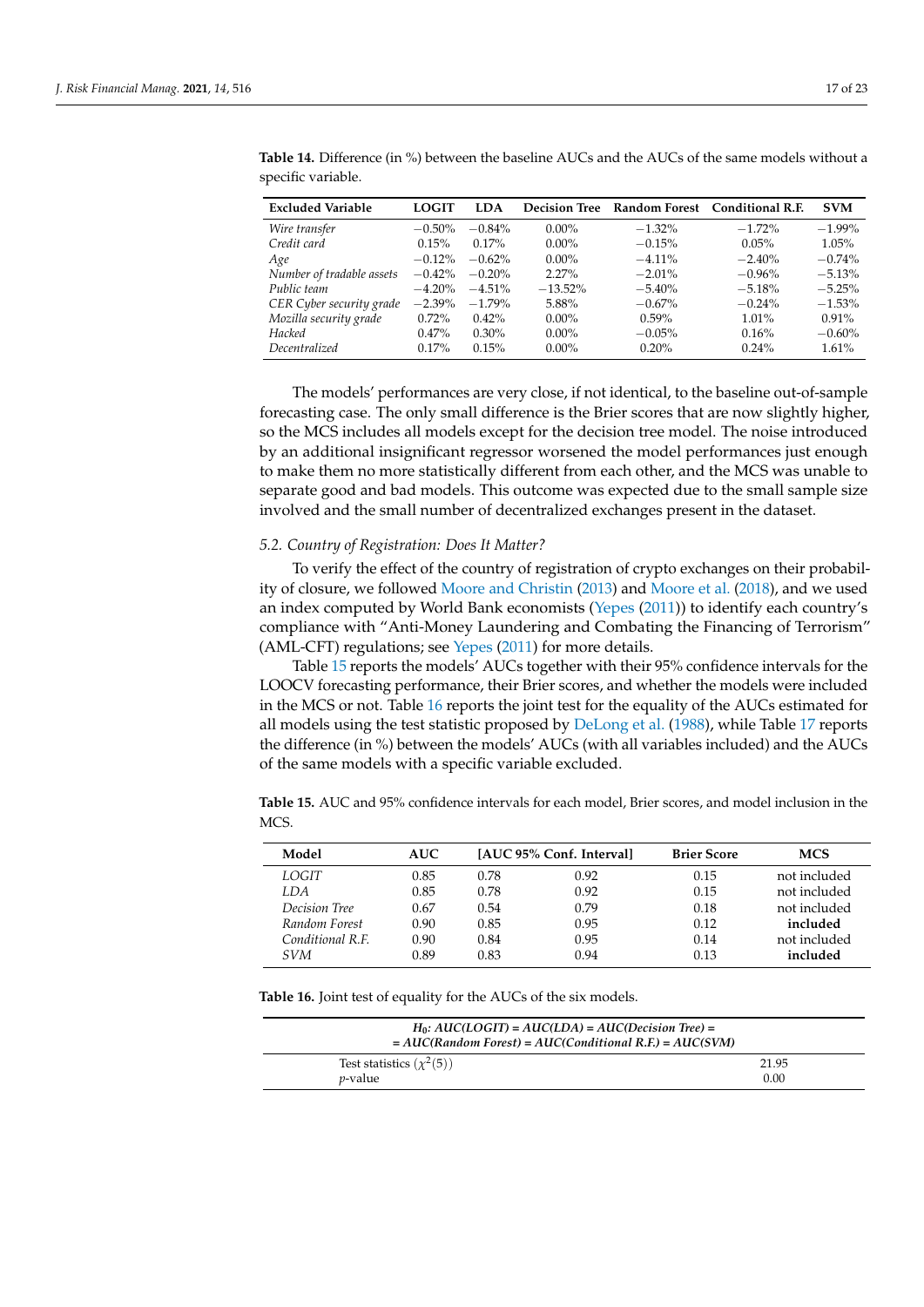| <b>Excluded Variable</b>  | LOGIT     | <b>LDA</b> |           |           | Decision Tree Random Forest Conditional R.F. | <b>SVM</b> |
|---------------------------|-----------|------------|-----------|-----------|----------------------------------------------|------------|
| Wire transfer             | $-0.35\%$ | $-1.11\%$  | $0.00\%$  | $-1.36\%$ | $-1.20%$                                     | $-2.04\%$  |
| Credit card               | $0.57\%$  | $0.17\%$   | $0.00\%$  | $-0.37\%$ | $0.35\%$                                     | $0.50\%$   |
| Age                       | $-0.07\%$ | $-0.84\%$  | $0.00\%$  | $-2.79\%$ | $-3.04\%$                                    | $-0.40%$   |
| Number of tradable assets | $-0.65\%$ | $-0.25%$   | $2.27\%$  | $-1.22\%$ | $-1.08%$                                     | $-4.58%$   |
| Public team               | $-4.03\%$ | $-4.80\%$  | $-13.52%$ | $-5.47\%$ | $-4.66%$                                     | $-5.55%$   |
| CER Cyber security grade  | $-2.12\%$ | $-1.63%$   | 5.88%     | $-1.76%$  | $-0.73%$                                     | $-1.61%$   |
| Mozilla security grade    | $0.67\%$  | $0.35\%$   | $0.00\%$  | $0.64\%$  | $1.01\%$                                     | $-0.19%$   |
| Hacked                    | $0.10\%$  | $0.07\%$   | $0.00\%$  | $-0.21%$  | $0.00\%$                                     | $0.69\%$   |
| $AML-CFT$                 | $0.37\%$  | $0.02\%$   | $0.00\%$  | 0.20%     | 0.28%                                        | $0.00\%$   |

<span id="page-17-1"></span>**Table 17.** Difference (in %) between the baseline AUCs and the AUCs of the same models without a specific variable.

The models' performances and the tests statistics are almost identical to the baseline out-of-sample forecasting case, thus confirming that the AML-CFT index is not a statistically significant variable as reported by [Moore and Christin](#page-22-3) [\(2013\)](#page-22-3) and [Moore et al.](#page-22-5) [\(2018\)](#page-22-5).

## <span id="page-17-0"></span>**6. Conclusions**

This paper investigated the determinants surrounding the decision to close an exchange, using a set of variables consisting of previously identified factors, and new ones that emerged from the latest professional IT research.

To reach this objective, we first proposed a set of models to forecast the probability of closure of a crypto exchange, including both traditional credit scoring models and more recent machine learning models. Secondly, we performed a forecasting exercise using a unique set of 144 exchanges that were active from the beginning of 2018 until the end of the first quarter of 2021. We found that having a public developer team is by far the most important determinant, followed by the CER cybersecurity grade, the age of the exchange, and the number of traded cryptocurrencies available on the exchange. Both in-sample and out-of-sample forecasting confirm these findings. The fact that having a public developer team is the most important factor is probably a confirmation that cryptocurrencies' returns merely depend on financial conventions and that these assets have become part of the traditional financial system, as discussed in [Fama et al.](#page-21-2) [\(2019\)](#page-21-2).

The general recommendation for investors that emerged from our analysis is to choose an exchange with a public developer team (scammers and fraudsters always try to hide), with a high CER cybersecurity grade, preferably with a working experience of several years, and with a high number of available tradable assets, which can guarantee a large volume of transaction fees and, thus, better funding for exchange security.

Finally, we performed a set of robustness checks to verify that our results also hold when considering whether the exchanges are centralized or decentralized, and when considering their country of registration by using an index to identify the country's compliance with the AML–CFT regulations. We found that the models' performances and the tests statistics were almost identical to the baseline out-of-sample forecasting case; thus, showing that the exchange being decentralized or not, and the AML–CFT index, are not statistically significant variables.

We should note that the number of exchanges that we used is rather low compared to traditional studies dealing with credit risk for SMEs, despite our analysis being the largest so far in this field of research. We are aware that this limitation may make our models suffer from a certain degree of selection bias. For example, some small exchanges were discarded from our dataset because we were unable to collect all the regressors required for our analysis: it was not possible to find information about their public team, past hacks, age, methods of money transfers, etc. However, we are confident that the addition of these exchanges, mainly small and no more working, would strengthen our results instead of weakening, because they would likely confirm the need to choose exchanges with a public team, without past hacks, and with several years of experience. The retrieval and the analysis of additional exchanges data are left as an avenue for future research.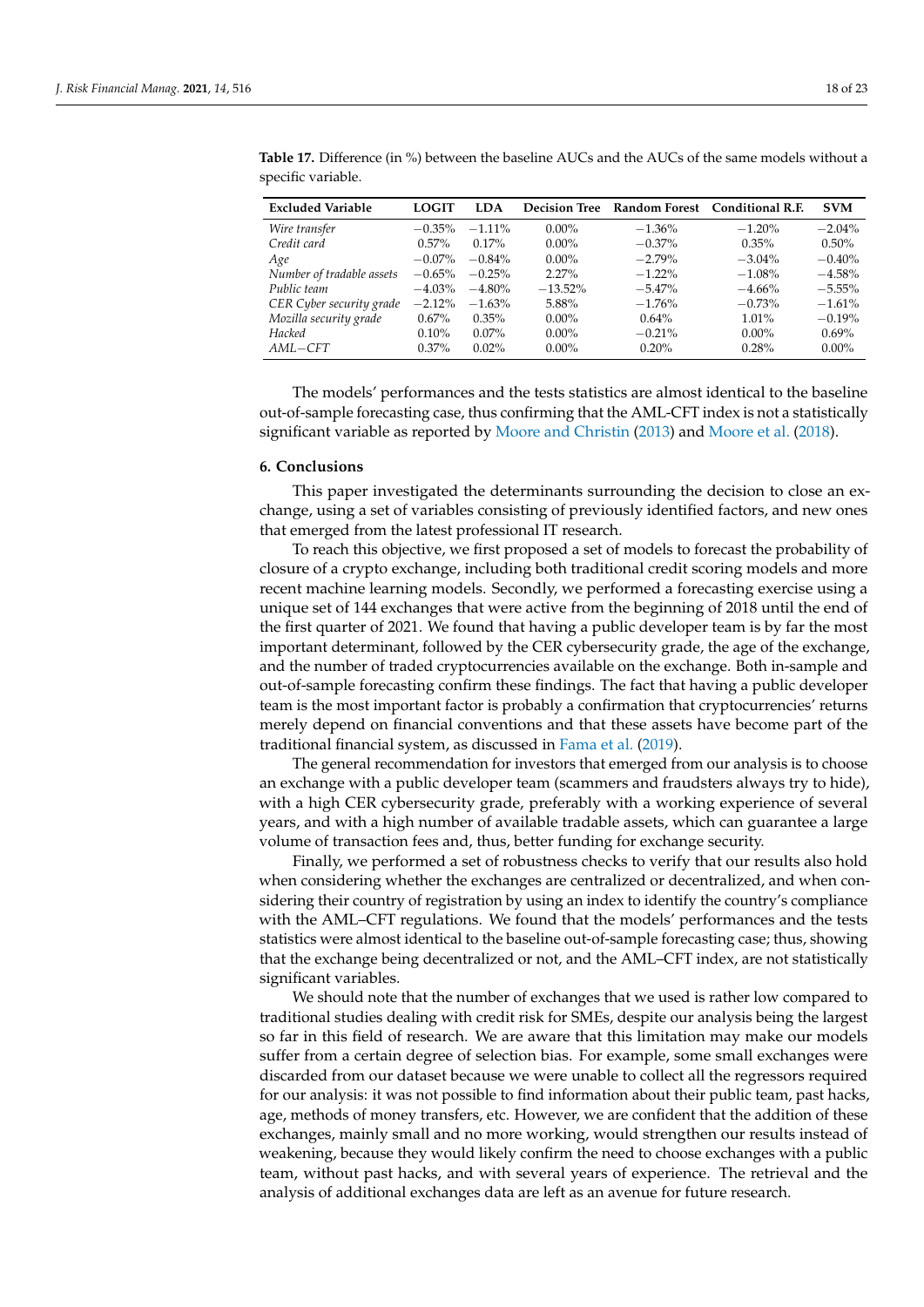Another possibility of future work will be to check how the credit risk for crypto exchanges will change when the number of decentralized exchanges and their trading volume increase to a more sizable level. The recent crackdown in China, where both crypto mining and transactions involving crypto assets are now fully prohibited, may stimulate the growth of decentralized exchanges. Their development may spread a form of "fully denationalized financial money" from which only a few social groups will benefit with increasing social inequalities, but it may also stimulate financial circuits that can enable a more equitable distribution of the wealth created by social cooperation, as recently discussed by [Fama et al.](#page-21-2) [\(2019\)](#page-21-2). This is why this phenomenon will have to be monitored.

**Author Contributions:** Conceptualization, D.F.; Methodology, D.F., R.C.; Software, D.F.; Validation, D.F., R.C.; Formal Analysis, D.F.; Investigation, D.F.; Resources, D.F.; Data Curation, D.F.; Writing—Original Draft, D.F., R.C.; Writing—Review and Editing, D.F., R.C.; Visualization, D.F., R.C.; Supervision, D.F., R.C.; Project Administration, D.F.; Funding Acquisition, D.F. All authors have read and agreed to the published version of the manuscript.

**Funding:** The first-named author gratefully acknowledges financial support from the grant of the Russian Science Foundation n. 20-68-47030.

**Institutional Review Board Statement:** Not applicable.

**Informed Consent Statement:** Not applicable.

**Acknowledgments:** The first-named author gratefully acknowledges financial support from the grant of the Russian Science Foundation n. 20-68-47030.

**Conflicts of Interest:** The authors declare no conflict of interest.

## <span id="page-18-0"></span>**Appendix A. Exchanges Names**

**Table A1.** Exchanges names.

| 3xbit           | <b>BTSE</b>   | <b>FTX</b>           | NLexch         |
|-----------------|---------------|----------------------|----------------|
| 6X              | <b>Bybit</b>  | Gate.io              | Oceanex        |
| Aax             | C-Cex         | Femini               | Okcoin         |
| Alterdice       | Chainrift     | Gopax                | Okex           |
| Altilly         | Chilebit      | HB.top               | Otcbtc         |
| Altsbit         | Cobinhood     | Hbtc                 | Paribu         |
| Ascend          | Coinegg       | <b>HBUS</b>          | Phemex         |
| B2Bx            | Coinbene      | Hitbtc               | Poloniex       |
| Bancor          | Coinchangex   | Hoo                  | Poloni dex     |
| Bankera         | Coincheck     | Hotbit               | Probit         |
| Bibox           | Coindeal      | Huobi                | Purcow         |
| Bigone          | Coinex        | Ice3x                | Shortex        |
| Biki            | Coinfalcon    | <b>ICOCryptex</b>    | Sistemkoin     |
| Bilaxy          | Coinfloor     | Indodax              | Sparkdex       |
| <b>Binance</b>  | Coinhub       | <b>Instant Bitex</b> | Stex           |
| <b>Bitbank</b>  | Coinlim       | <b>IQFinex</b>       | Stormgain      |
| Bitbay          | Coinmetro     | Itbit                | The PIT        |
| Bitbox          | Coinnest      | Koineks              | TheRockTrading |
| <b>Bitfinex</b> | Coinone       | Korbit               | Tidex          |
| Bitflyer        | Coinrate      | Kraken               | TokensNet      |
| <b>Bitforex</b> | Coinsbit      | Kucoin               | TopBTC         |
| Bitget          | Coinsuper     | Kuna                 | Trade Satoshi  |
| Bithumb         | Cointiger     | Lakebtc              | Tux exchange   |
| Bitkub          | <b>CPDAX</b>  | Latoken              | Unichange      |
| <b>Bitlish</b>  | Credox        | Lbank                | Upbit          |
| <b>Bitmart</b>  | Crypto Bridge | LEOxChange           | Vbitex         |
| <b>Bitmesh</b>  | Crypto Dao    | Liquid               | VeBitcoin      |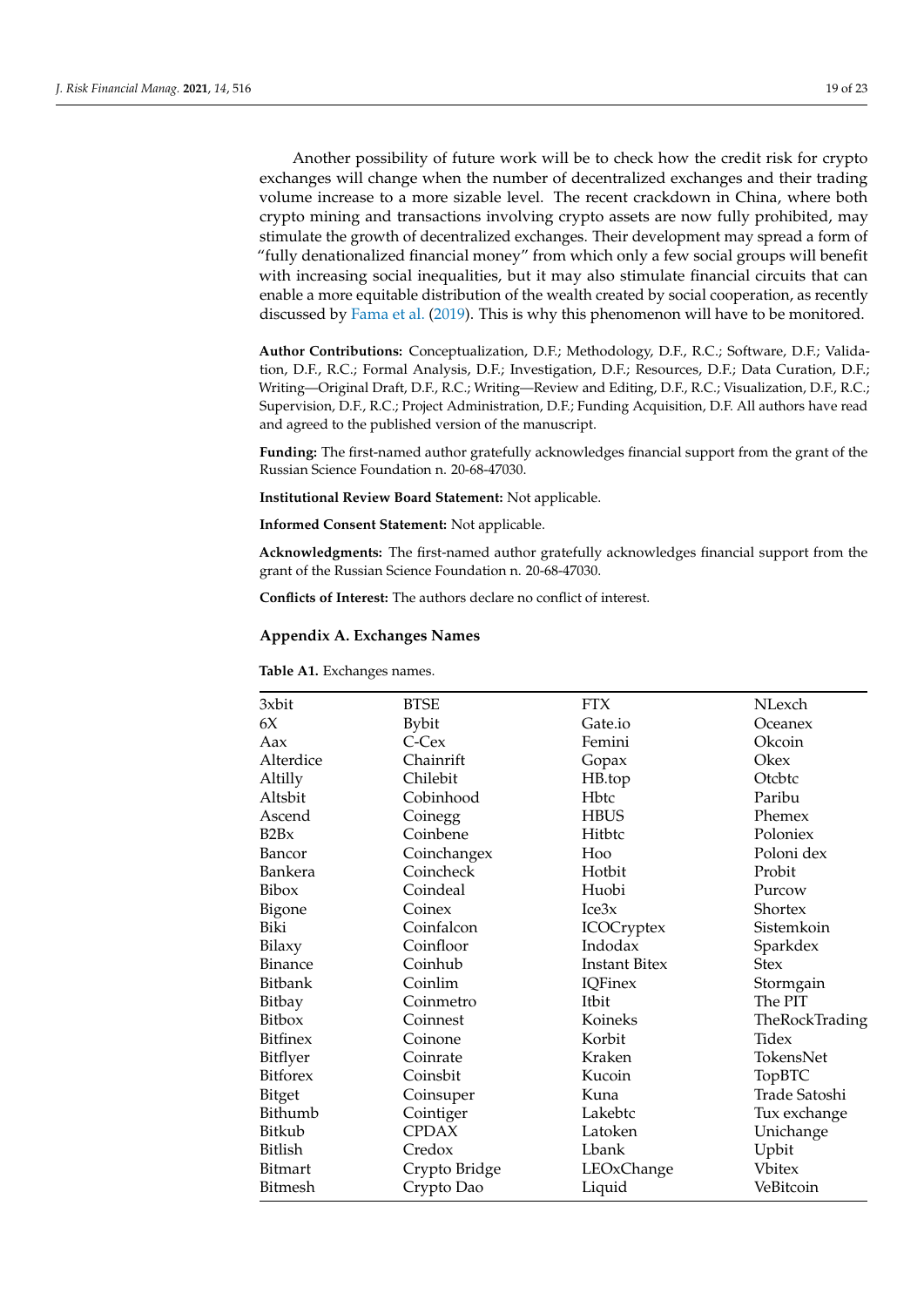<span id="page-19-14"></span>

| Bitmex         | CryTrEx      | Livecoin        | VirWox   |
|----------------|--------------|-----------------|----------|
| Bitopro        | Dcoin        | Lukki           | Wazirx   |
| Bitpanda       | Deribit      | luno            | Whitebit |
| Bitso          | Dex-trade    | Max Maicoin     | XT.      |
| Bitstamp       | <b>Dflow</b> | Mercado Bitcoin | Yobit    |
| <b>Bittrex</b> | Digifinex    | Mercatox        | Zaif     |
| Bleutrade      | Exmo         | Narkasa         | ZB.com   |
| <b>BTCbear</b> | Fcoin        | Neraex          | ZBG      |
| <b>BTCturk</b> | Fisco        | Nicehash        | ZG.top   |
|                |              |                 |          |

#### <span id="page-19-12"></span>**Table A2.** Variance inflation factors (VIFs) of the regressors.

| Wire transfer             | 1.36 |
|---------------------------|------|
| Credit card               | 1.08 |
| Age                       | 1.27 |
| Number of tradable assets | 1.24 |
| Public team               | 1.42 |
| CER cyber security grade  | 1.46 |
| Mozilla security grade    | 1.26 |
| Hacked                    | 1 N9 |
|                           |      |

#### **Table A3.** Correlation matrix of the regressors.

<span id="page-19-13"></span>

|                           | <b>Wire Transfer</b> | Credit Card | Age     | Number of Tradable Assets | <b>Public Team</b> | CER Cyber Security Grade Mozilla Security Grade |      | Hacked  |
|---------------------------|----------------------|-------------|---------|---------------------------|--------------------|-------------------------------------------------|------|---------|
| Wire transfer             |                      | 0.22        | 0.38    | $-0.14$                   | 0.27               | 0.09                                            | 0.18 | $-0.15$ |
| Credit card               | 0.22                 |             | 0.19    | 0.05                      | 0.14               | 0.02                                            | 0.12 | 0.04    |
| Age                       | 0.38                 | 0.19        |         | 0.10                      | 0.26               | 0.03                                            | 0.13 | $-0.03$ |
| Number of tradable assets | $-0.14$              | 0.05        | 0.10    |                           | 0.10               | 0.31                                            | 0.24 | 0.14    |
| Public team               | 0.27                 | 0.14        | 0.26    | 0.10                      |                    | 0.41                                            | 0.30 | 0.11    |
| CER cyber security grade  | 0.09                 | 0.02        | 0.03    | 0.31                      | 0.41               |                                                 | 0.37 | $-0.04$ |
| Mozilla security grade    | 0.18                 | 0.12        | 0.13    | 0.24                      | 0.30               | 0.37                                            |      | 0.04    |
| Hacked                    | $-0.15$              | 0.04        | $-0.03$ | 0.14                      | 0.11               | $-0.04$                                         | 0.04 |         |

## **Notes**

- <span id="page-19-0"></span> $1 1 -$ This is a general definition of cryptocurrency that is based on the current practices among both financial and IT professionals, see, for example, the official technical report by the Association of Chartered Certified Accountants [\(ACCA](#page-20-27) [\(2021\)](#page-20-27)), as well as the formal definition of cryptocurrency proposed by [Lansky](#page-21-32) [\(2018\)](#page-21-32), which is considered the most precise by IT specialists, and which was later adopted by [Fantazzini and Zimin](#page-21-33) [\(2020\)](#page-21-33) to formally define credit risk for cryptocurrencies. [Antonopoulos](#page-20-28) [\(2014\)](#page-20-28) and [Narayanan et al.](#page-22-31) [\(2016\)](#page-22-31) to provide a larger discussion at the textbook level.
- <span id="page-19-1"></span><sup>[2](#page-1-1)</sup> <https://coinmarketcap.com/charts/> (accessed on 1 August 2021). CoinMarketCap is the main aggregator of cryptocurrency market data, and it has been owned by the crypto exchange Binance since April 2020, see [https://crypto.marketswiki.com/index.](https://crypto.marketswiki.com/index.php?title=CoinMarketCap) [php?title=CoinMarketCap](https://crypto.marketswiki.com/index.php?title=CoinMarketCap) (accessed on 1 August 2021) for more details. Website accessed on June 15, 2021.
- <span id="page-19-2"></span><sup>[3](#page-1-2)</sup> We will use the terms 'probability of closure' and 'probability of default' interchangeably.
- <span id="page-19-3"></span>[4](#page-2-0) This type of risk was originally defined by [Fantazzini and Zimin](#page-21-33) [\(2020\)](#page-21-33), pp. 24–26, as "*the gains and losses on the value of a position of a cryptocurrency that is abandoned and considered dead according to professional and/or academic criteria, but which can be potentially revived and revamped*".
- <span id="page-19-4"></span>[5](#page-7-1) <https://www.coingecko.com> (accessed on 1 August 2021).
- <span id="page-19-5"></span>[6](#page-7-2) <https://cer.live> (accessed on 1 August 2021).
- <span id="page-19-6"></span>[7](#page-7-3) <https://www.cryptowisser.com> (accessed on 1 August 2021).
- <span id="page-19-7"></span>[8](#page-7-4) <https://observatory.mozilla.org> (accessed on 1 August 2021).
- <span id="page-19-8"></span>[9](#page-8-0) <https://github.com/mozilla/http-observatory/blob/master/httpobs/docs/scoring.md> (accessed on 1 August 2021).
- <span id="page-19-9"></span>[10](#page-9-1) The dates of crypto exchange foundations were taken from CoinGecko, while the dates of closure (if any) from Cryptowisser.
- <span id="page-19-10"></span><sup>[11](#page-9-2)</sup> The information about security breaches was collected manually from websites, blogs, and official Twitter accounts of the exchanges.
- <span id="page-19-11"></span><sup>[12](#page-9-3)</sup> Cryptowisser reports how many cryptocurrencies are traded on each exchange.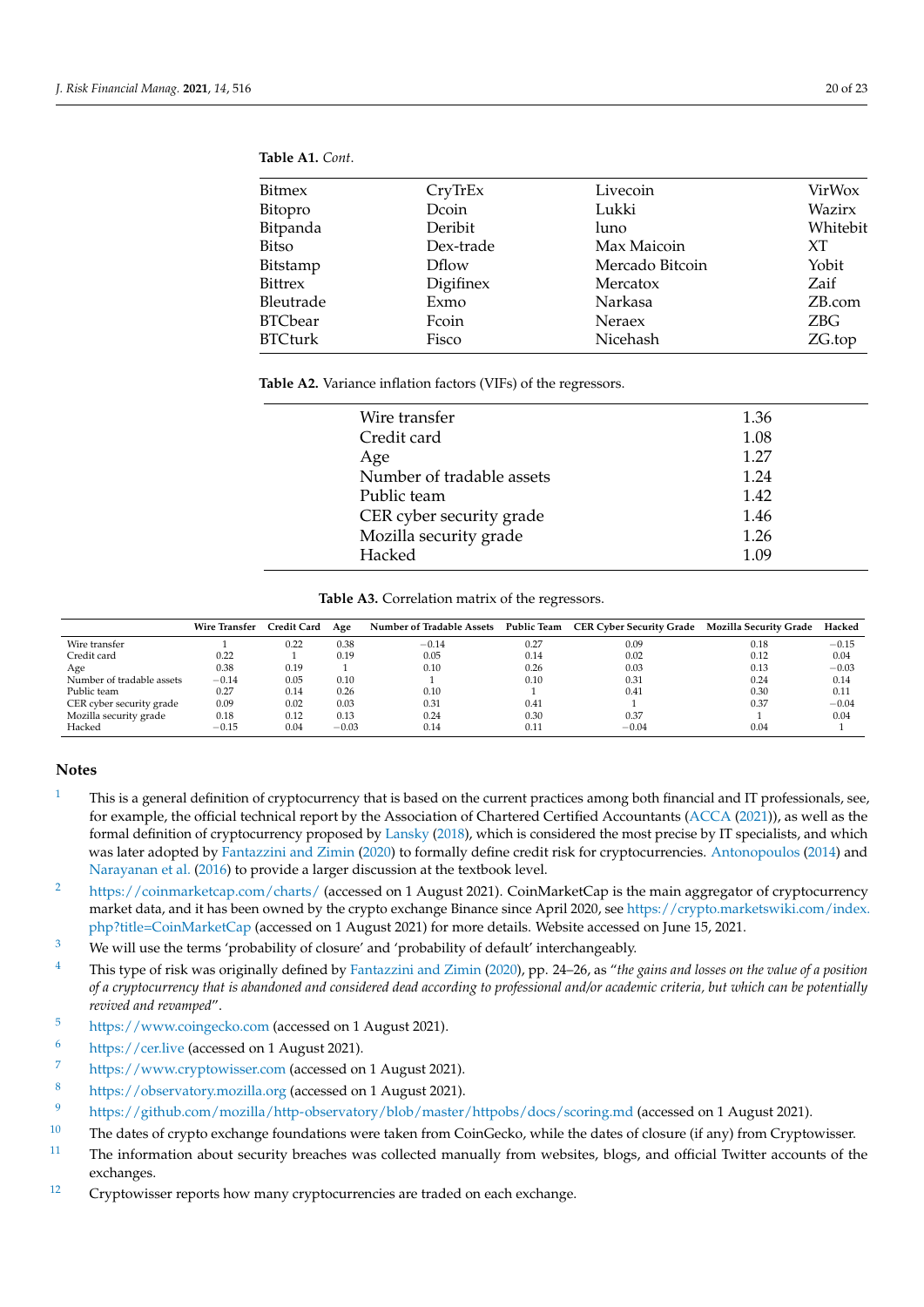- <span id="page-20-18"></span>[13](#page-9-4) Information about the exchanges' developer team is available at CoinGecko.
- <span id="page-20-19"></span><sup>[14](#page-9-5)</sup> The names of these exchanges are reported in Table  $\overline{A1}$  $\overline{A1}$  $\overline{A1}$  in the Appendix [A.](#page-18-0)
- <span id="page-20-20"></span> $15$  The variance inflation factors (VIF) are used to measure the degree of collinearity among the regressors in an equation. They can be computed by dividing the variance of a coefficient estimate with all the other regressors included by the variance of the same coefficient estimated from an equation with only that regressor and a constant. Classical "rules of thumbs" to get rid of collinearity are to eliminate those variables with a VIF higher than 10 or to eliminate one of the two variables with a correlation higher than 0.7–0.8 (in absolute value).
- <span id="page-20-22"></span> $16$  Wash trading is a process whereby a trader buys and sells an asset to feed misleading information to the market. It is illegal in most regulated markets, see [James Chen](#page-21-34) [\(2021\)](#page-21-34) and references therein for more details. However, there is recent evidence that up to 30% of all traded tokens on two of the first popular decentralized exchanges on the Ethereum blockchain (IDEX and EtherDelta) were subject to wash trading activity, see [Victor and Weintraud](#page-22-32) [\(2021\)](#page-22-32) for more details.
- <span id="page-20-23"></span><sup>[17](#page-15-4)</sup> The "know your customer" or "know your client" check is the process of identifying and verifying the client's identity when opening a financial account, see [https://en.wikipedia.org/wiki/Know\\_your\\_customer](https://en.wikipedia.org/wiki/Know_your_customer) (accessed on 1 August 2021) and references therein for more details.
- <span id="page-20-26"></span>[18](#page-15-5) <https://trends.google.ru/trends/explore?date=all&q=decentralized%20exchanges> (accessed on 1 August 2021).

#### **References**

<span id="page-20-27"></span>ACCA. 2021. *Accounting for Cryptocurrencies*. London: Association of Chartered Certified Accountants.

- <span id="page-20-7"></span>Alexander, Carol, and Daniel F. Heck. 2020. Price discovery in Bitcoin: The impact of unregulated markets. *Journal of Financial Stability* 50: 100776. [\[CrossRef\]](http://doi.org/10.1016/j.jfs.2020.100776)
- <span id="page-20-25"></span>Alkurd, Ibrahim. 2021. *The Rise of Decentralized Cryptocurrency Exchanges*. Forbes. Available online: [https://www.forbes.com/sites/](https://www.forbes.com/sites/theyec/2020/12/01/the-rise-of-decentralized-cryptocurrency-exchanges/) [theyec/2020/12/01/the-rise-of-decentralized-cryptocurrency-exchanges/](https://www.forbes.com/sites/theyec/2020/12/01/the-rise-of-decentralized-cryptocurrency-exchanges/) (accessed on 1 August 2021)
- <span id="page-20-12"></span>Altman, Edward. 1968. Financial ratios, discriminant analysis and the prediction of corporate bankruptcy. *The Journal of Finance* 23: 589–609. [\[CrossRef\]](http://dx.doi.org/10.1111/j.1540-6261.1968.tb00843.x)
- <span id="page-20-13"></span>Altman, Edward, and Gabriele Sabato. 2007. Modelling credit risk for SMEs: Evidence from the US market. *Abacus* 43: 332–57. [\[CrossRef\]](http://dx.doi.org/10.1111/j.1467-6281.2007.00234.x)
- <span id="page-20-28"></span>Antonopoulos, Andreas. 2014. *Mastering Bitcoin: Unlocking Digital Cryptocurrencies*. Sevastopol: O'Reilly Media, Inc.
- <span id="page-20-3"></span>Baek, Chung, and Matt Elbeck. 2015. Bitcoins as an investment or speculative vehicle? a first look. *Applied Economics Letters* 22: 30–34. [\[CrossRef\]](http://dx.doi.org/10.1080/13504851.2014.916379)
- <span id="page-20-9"></span>Baesens, Bart, and Tony Van Gestel. 2009. *Credit Risk Management: Basic Concepts*. Oxford: Oxford University Press.
- <span id="page-20-16"></span>Bamber, Donald. 1975. The area above the ordinal dominance graph and the area below the receiver operating characteristic graph. *Journal of Mathematical Psychology* 12: 387–415. [\[CrossRef\]](http://dx.doi.org/10.1016/0022-2496(75)90001-2)
- <span id="page-20-8"></span>Barboza, Flavio, Herbert Kimura, and Edward Altman. 2017. Machine learning models and bankruptcy prediction. *Expert Systems with Applications* 83: 405–17. [\[CrossRef\]](http://dx.doi.org/10.1016/j.eswa.2017.04.006)
- <span id="page-20-2"></span>Baur, Dirk G., Kihoon Hong, and Adrian D. Lee. 2018. Bitcoin: Medium of exchange or speculative assets? *Journal of International Financial Markets, Institutions and Money* 54: 177–89. [\[CrossRef\]](http://dx.doi.org/10.1016/j.intfin.2017.12.004)
- <span id="page-20-4"></span>Biais, Bruno, Christophe Bisiere, Matthieu Bouvard, Catherine Casamatta, and Albert J. Menkveld. 2020. Equilibrium Bitcoin Pricing. Available online [https://papers.ssrn.com/sol3/papers.cfm?abstract\\_id=3261063](https://papers.ssrn.com/sol3/papers.cfm?abstract_id=3261063) (accessed on 1 August 2021).

<span id="page-20-21"></span>Bilder, Christopher, and Thomas Loughin. 2014. *Analysis of Categorical Data with R*. Boca Raton: CRC Press.

- <span id="page-20-11"></span>Borges, Tome Almeida, and Rui Ferreira Neves. 2020. Ensemble of machine learning algorithms for cryptocurrency investment with different data resampling methods. *Applied Soft Computing* 90: 106187. [\[CrossRef\]](http://dx.doi.org/10.1016/j.asoc.2020.106187)
- <span id="page-20-14"></span>Boser, Bernhard E., Isabelle M. Guyon, and Vladimir N. Vapnik. 1992. A training algorithm for optimal margin classifiers. Paper presented at the Fifth Annual Workshop on Computational Learning Theory, Pittsburgh, PA, USA, July 27–29. pp. 144–52.
- <span id="page-20-17"></span>Brier, Glenn. 1950. Verification of forecasts expressed in terms of probability. *Monthly Weather Review* 78: 1–3. [\[CrossRef\]](http://dx.doi.org/10.1175/1520-0493(1950)078<0001:VOFEIT>2.0.CO;2)
- <span id="page-20-1"></span>Brummer, Chris. 2019. *Cryptoassets: Legal, Regulatory, and Monetary Perspectives*. Oxford: Oxford University Press.

<span id="page-20-0"></span>Burniske, Chris, and Jack Tatar. 2018. *Cryptoassets: The Innovative Investor's Guide to Bitcoin and Beyond*. New York: McGraw-Hill.

- <span id="page-20-6"></span>Chen, Weili, Jun Wu, Zibin Zheng, Chuan Chen, and Yuren Zhou. 2019. Market manipulation of Bitcoin: Evidence from mining the Mt. Gox transaction network. Paper presented at the IEEE INFOCOM 2019—IEEE Conference on Computer Communications, Paris, France, April 29–May 2, pp. 964–972.
- <span id="page-20-5"></span>Chen, Yi-Hsuan, and Dmitri Vinogradov. 2021. *Coins with Benefits: On Existence, Pricing Kernel and Risk Premium of Cryptocurrencies*. Technical Report. Berlin: Humboldt University of Berlin, International Research Training Group 1792. Discussion Paper No. 2021-006.
- <span id="page-20-15"></span>Cortes, Corinna, and Vladimir Vapnik. 1995. Support-vector networks. *Machine Learning* 20: 273–97. [\[CrossRef\]](http://dx.doi.org/10.1007/BF00994018)
- <span id="page-20-24"></span>Daian, Philip, Steven Goldfeder, Tyler Kell, Yunqi Li, Xueyuan Zhao, Iddo Bentov, Lorenz Breidenbach, and Ari Juels. 2020. Flash boys 2.0: Frontrunning in decentralized exchanges, miner extractable value, and consensus instability. Paper presented at the 2020 IEEE Symposium on Security and Privacy (SP), Francisco, CA, USA, May 17–21. pp. 910–927.
- <span id="page-20-10"></span>De Prado, Marcos Lopez. 2018. *Advances in Financial Machine Learning*. New York: John Wiley & Sons.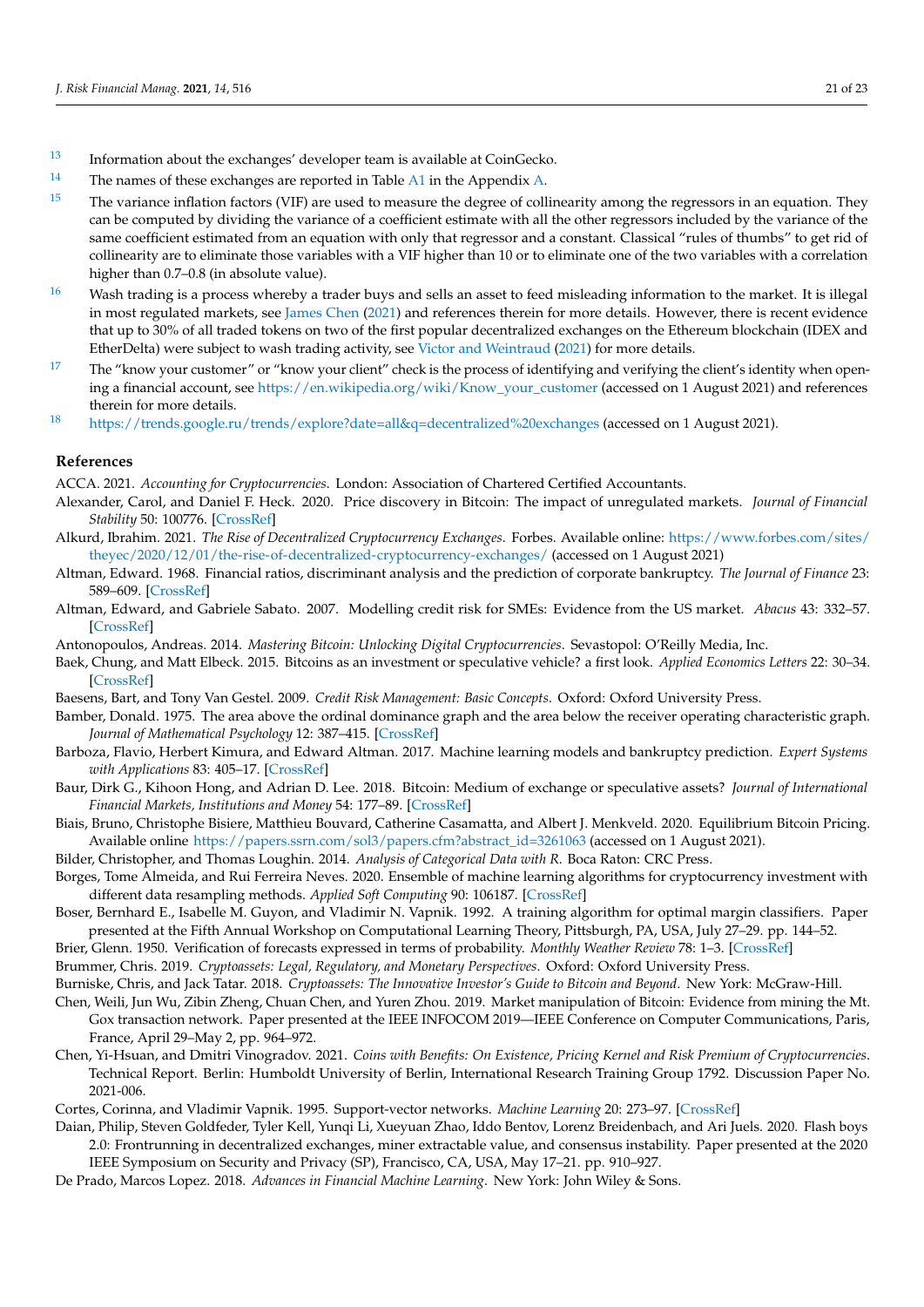- <span id="page-21-22"></span>DeLong, Elizabeth, David DeLong, and Daniel Clarke-Pearson. 1988. Comparing the areas under two or more correlated receiver operating characteristic curves: A nonparametric approach. *Biometrics* 44: 837–45. [\[CrossRef\]](http://dx.doi.org/10.2307/2531595) [\[PubMed\]](http://www.ncbi.nlm.nih.gov/pubmed/3203132)
- <span id="page-21-27"></span>Digiconomist. 2016. *Introducing the Fraud Assessment Tool*. Available online: <https://digiconomist.net/introducing-fat> (accessed on 1 August 2021).
- <span id="page-21-14"></span>Dixon, Matthew F., Igor Halperin, and Paul Bilokon. 2020. *Machine Learning in Finance*. New York: Springer.
- <span id="page-21-9"></span>Federation des Experts Comptables Europeens. 2005. *How SMEs Can Reduce the Risk of Fraud*. Bruxelles: European Federation of Accountants (FEE) .
- <span id="page-21-2"></span>Fama, Marco, Andrea Fumagalli, and Stefano Lucarelli. 2019. Cryptocurrencies, monetary policy, and new forms of monetary sovereignty. *International Journal of Political Economy* 48: 174–94. [\[CrossRef\]](http://dx.doi.org/10.1080/08911916.2019.1624318)
- <span id="page-21-0"></span>Fantazzini, Dean. 2019. *Quantitative Finance with R and Cryptocurrencies*. Seattle: Amazon KDP. ISBN-13: 978-1090685315.
- <span id="page-21-16"></span>Fantazzini, Dean, and Silvia Figini. 2008. Default forecasting for small-medium enterprises: Does heterogeneity matter? *International Journal of Risk Assessment and Management* 11: 138–63. [\[CrossRef\]](http://dx.doi.org/10.1504/IJRAM.2009.022202)
- <span id="page-21-17"></span>Fantazzini, Dean, and Silvia Figini. 2009. Random survival forests models for sme credit risk measurement. *Methodology and Computing in Applied Probability* 11: 29–45. [\[CrossRef\]](http://dx.doi.org/10.1007/s11009-008-9078-2)
- <span id="page-21-26"></span>Fantazzini, Dean, and Nikita Kolodin. 2020. Does the hashrate affect the Bitcoin price? *Journal of Risk and Financial Management* 13: 263. [\[CrossRef\]](http://dx.doi.org/10.3390/jrfm13110263)
- <span id="page-21-25"></span>Fantazzini, Dean, and Mario Maggi. 2015. Proposed coal power plants and coal-to-liquids plants in the us: Which ones survive and why? *Energy Strategy Reviews* 7: 9–17. [\[CrossRef\]](http://dx.doi.org/10.1016/j.esr.2014.11.005)
- <span id="page-21-33"></span>Fantazzini, Dean, and Stephan Zimin. 2020. A multivariate approach for the simultaneous modelling of market risk and credit risk for cryptocurrencies. *Journal of Industrial and Business Economics* 47: 19–69. [\[CrossRef\]](http://dx.doi.org/10.1007/s40812-019-00136-8)
- <span id="page-21-4"></span>Feder, Amir, Neil Gandal, J. T. Hamrick, and Tyler Moore. 2017. The impact of DDoS and other security shocks on Bitcoin currency exchanges: Evidence from Mt. Gox. *Journal of Cybersecurity* 3: 137–44. [\[CrossRef\]](http://dx.doi.org/10.1093/cybsec/tyx012)
- <span id="page-21-18"></span>Fisher, Ronald A. 1936. The use of multiple measurements in taxonomic problems. *Annals of Eugenics* 7: 179–88. [\[CrossRef\]](http://dx.doi.org/10.1111/j.1469-1809.1936.tb02137.x)
- <span id="page-21-15"></span>Fuertes, Ana-Maria, and Elena Kalotychou. 2006. Early warning systems for sovereign debt crises: The role of heterogeneity. *Computational Statistics and Data Analysis* 51: 1420–41. [\[CrossRef\]](http://dx.doi.org/10.1016/j.csda.2006.08.023)
- <span id="page-21-5"></span>Gandal, Neil, J. T. Hamrick, Tyler Moore, and Tali Oberman. 2018. Price manipulation in the Bitcoin ecosystem. *Journal of Monetary Economics* 95: 86–96. [\[CrossRef\]](http://dx.doi.org/10.1016/j.jmoneco.2017.12.004)
- <span id="page-21-3"></span>Giudici, Giancarlo, Alistair Milne, and Dmitri Vinogradov. 2020. Cryptocurrencies: Market analysis and perspectives. *Journal of Industrial and Business Economics* 47: 1–18. [\[CrossRef\]](http://dx.doi.org/10.1007/s40812-019-00138-6)
- <span id="page-21-20"></span>Giudici, Paolo, and Silvia Figini. 2009. *Applied Data Mining for Business and INDUSTRY*. New York: Wiley Online Library.
- <span id="page-21-1"></span>Glaser, Florian, Kai Zimmermann, Martin Haferkorn, Moritz Christian Weber, and Michael Siering. 2014. Bitcoin-asset or currency? revealing users' hidden intentions. *Revealing Users' Hidden Intentions (15 April 2014). ECIS*. Available online: [https://ssrn.com/](https://ssrn.com/abstract=2425247) [abstract=2425247](https://ssrn.com/abstract=2425247) (accessed on 1 August 2021).
- <span id="page-21-6"></span>Hacken Cybersecurity Services. 2021. *Cryptocurrency Exchange Security Assessment Methodology*. Available online: [https://hacken.io/](https://hacken.io/researches-and-investigations/cryptocurrency-exchange-security-assessment-methodology/) [researches-and-investigations/cryptocurrency-exchange-security-assessment-methodology/](https://hacken.io/researches-and-investigations/cryptocurrency-exchange-security-assessment-methodology/) (accessed on 1 August 2021).
- <span id="page-21-29"></span>Hand, David J. 2006. Classifier technology and the illusion of progress. *Statistical Science* 21: 1–14. [\[CrossRef\]](http://dx.doi.org/10.1214/088342306000000060)
- <span id="page-21-21"></span>Hanley, James, and Barbara McNeil. 1982. The meaning and use of the area under a receiver operating characteristic (ROC) curve. *Radiology* 143: 29–36. [\[CrossRef\]](http://dx.doi.org/10.1148/radiology.143.1.7063747) [\[PubMed\]](http://www.ncbi.nlm.nih.gov/pubmed/7063747)
- <span id="page-21-24"></span>Hansen, Peter, Asger Lunde, and James Nason. 2011. The model confidence set. *Econometrica* 79: 453–97. [\[CrossRef\]](http://dx.doi.org/10.2139/ssrn.522382)
- <span id="page-21-7"></span>Harney, Alexandra, and Steve Stecklow. 2017. Twice burned—How Mt. Gox's Bitcoin customers could lose again. *Reuters*, November 30.
- <span id="page-21-19"></span>Hastie, Trevor, Robert Tibshirani, and Jerome Friedman. 2009. *The Elements of Statistical Learning: Data Mining, Inference, and Prediction*. New York: Springer.
- <span id="page-21-11"></span>Hopwood, William, Jay Leiner, and George Young. 2012. *Forensic Accounting and Fraud Examination*. New York: McGraw-Hill.
- <span id="page-21-28"></span>Hosmer, David, and Stanley Lemesbow. 1980. Goodness of fit tests for the multiple logistic regression model. *Communications in Statistics-Theory and Methods* 9: 1043–69. [\[CrossRef\]](http://dx.doi.org/10.1080/03610928008827941)
- <span id="page-21-13"></span>James, Gareth, Daniela Witten, Trevor Hastie, and Robert Tibshirani. 2013. *An Introduction to Statistical Learning*. New York: Springer, Volume 112.
- <span id="page-21-34"></span>James Chen. 2021. *Wash TRADING*. Investopedia. Available online: <https://www.investopedia.com/terms/w/washtrading.asp> (accessed on 1 August 2021)
- <span id="page-21-31"></span>Johnson, Kristin N. 2021. Decentralized finance: Regulating cryptocurrency exchanges. *William & Mary Law Review* 62: 1911.

<span id="page-21-12"></span><span id="page-21-10"></span>Joseph, Ciby. 2013. *Advanced Credit Risk Analysis and Management*. New York: John Wiley & Sons.

- Ketz, Edward. 2003. *Hidden Financial Risk: Understanding Off-Balance Sheet Accounting*. New York: John Wiley & Sons.
- <span id="page-21-23"></span>Krzanowski, Wojtek, and David Hand. 2009. *ROC Curves for Continuous Data*. Boca Raton: CRC Press.
- <span id="page-21-32"></span>Lansky, Jan. 2018. Possible state approaches to cryptocurrencies. *Journal of Systems Integration* 9: 19–31. [\[CrossRef\]](http://dx.doi.org/10.20470/jsi.v9i1.335)
- <span id="page-21-30"></span><span id="page-21-8"></span>Leising, Matthew. 2021. CoinLab Cuts Deal With Mt. Gox Trustee Over Bitcoin Claims. *Bloomberg*, January 15.
- Lin, Lindsay X., Eric Budish, Lin William Cong, Zhiguo He, Jonatan H. Bergquist, Mohit Singh Panesir, Jack Kelly, Michelle Lauer, Ryan Prinster, Stephenie Zhang, and et al. 2019. Deconstructing decentralized exchanges. *Stanford Journal of Blockchain Law & Policy* 2: 58–77.